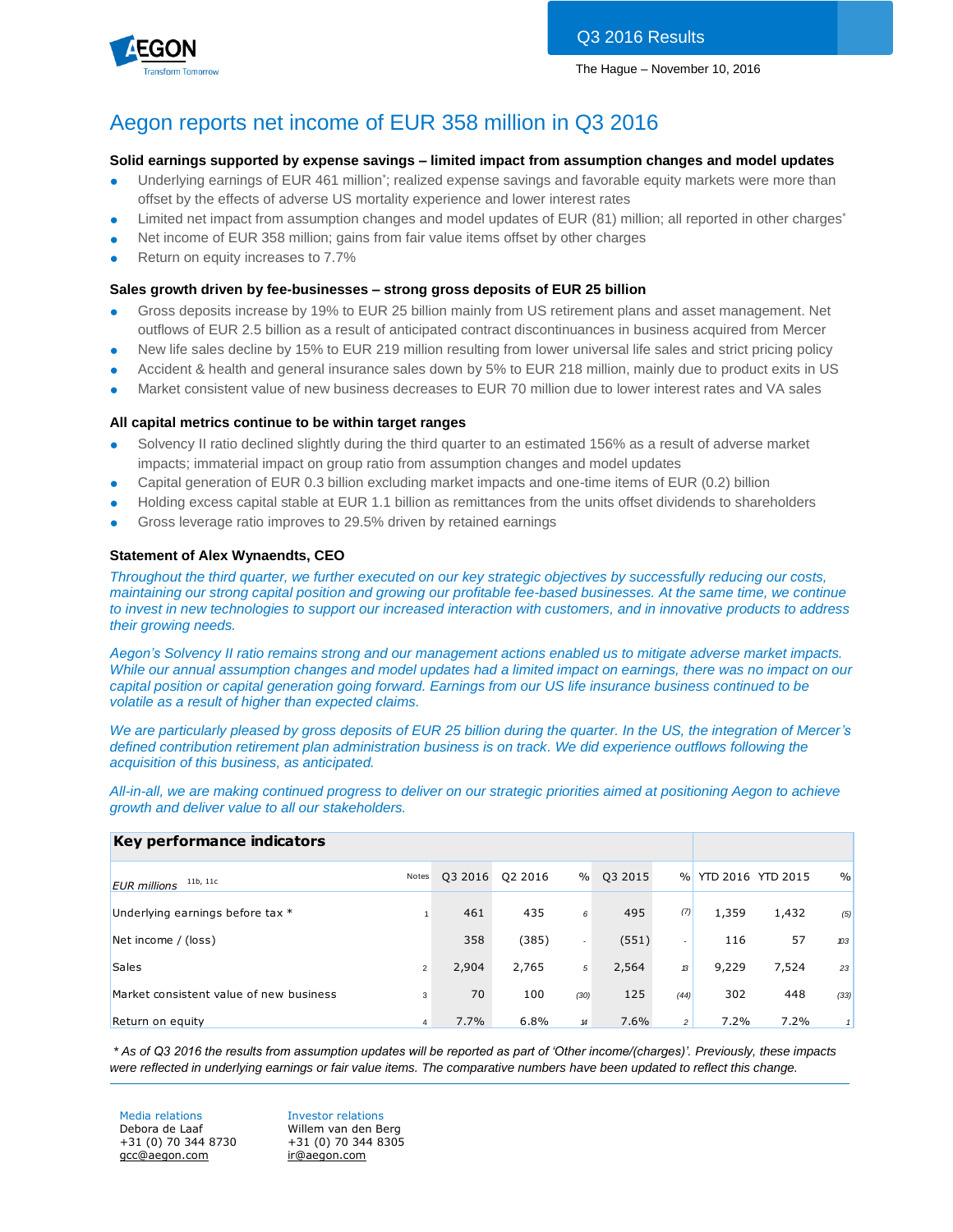

# Strategic highlights

- **Aegon to exit Ukrainian market by selling Aegon Life Ukraine to TAS Group**
- **Insurance consortium including Aegon launches the Blockchain Insurance Industry Initiative B3i**
- **Aegon maintains a leading position in the Dow Jones Sustainability Index**
- **Transamerica announces a new retirement plan partnership with Mercer**

### **Aegon's ambition**

Aegon's ambition is to be a trusted partner for financial solutions at every stage of life, and to be recognized by its customers, business partners and wider society as a company that puts the interests of its customers first in everything it does. In addition, Aegon wants to be regarded by its employees as an employer of choice, engaging and enabling them to succeed. This ambition is supported by four strategic objectives embedded in all Aegon businesses: Optimized portfolio, Operational excellence, Customer loyalty, and Empowered employees.

#### **Optimized portfolio**

On September 22, Aegon entered into an agreement to sell 100% of its shares of Aegon Life Ukraine to TAS Group, and will exit the Ukrainian market. The deal is subject to customary closing conditions, including regulatory approvals. The transaction is expected to be completed by January 2017.

With the aim to further capture growth opportunities in Brazil, Mongeral Aegon and BANCOOB (Banco Cooperativo do Brasil) received regulatory approval in August 2016 to establish a joint venture to provide life insurance and pension solutions within the SICOOB System. SICOOB is the largest cooperative financial system in the country, with almost 4 million associates and 2,200 points of service. BANCOOB is a private commercial bank owned by the credit cooperative entities affiliated with the SICOOB system. The joint venture represents a further expansion into bank distribution for Mongeral Aegon, which already serves over 2.5 million customers nationwide through over 4,000 broker partners.

### **Operational excellence**

Aegon in conjunction with Allianz, Munich Re, Swiss Re and Zurich launched the Blockchain Insurance Industry Initiative, B3i. The initiative aims to explore the potential of distributed ledger technologies to better serve clients through faster, more convenient and secure services. If Blockchain technology proves viable, it could streamline paper work and reconciliations for (re-)insurance contracts and accelerate information and money flows, while at the same time greatly improving auditability. The initiative, which is open to other insurers and reinsurers, is a pilot project that aims to achieve a proof-of-concept for inter-group retrocessions by the use of Blockchain technology. The founding members aim to develop standards and processes for industry-wide usage, and to facilitate the transition from individual company use cases to viable solutions across the entire insurance value chain.

Aegon maintained its leading position in the Dow Jones Sustainability Index, with a score of 82 out of 100, compared with an industry average of 50. The index tracks the performance of the leading large companies worldwide on a variety of categories including governance, remuneration, compliance, environmental footprint and transparent reporting. Aegon again proved itself to be one of the leading companies in its sector in terms of sustainability, remaining in the top 10 percent of the financial services industry. Aegon scored particularly well on its commitments to the Principles for Sustainable Insurance, Risk management, and Tax Policies and Practices. Aegon's new Global Tax Policy and Principles of Conduct contributed to an increase of 14 percentage points in the Tax Strategy category.

#### **Customer loyalty**

Transamerica announced a new partnership with Mercer on October 5 for Mercer's employer clients. Mercer developed a solution for its employer clients that enables them to transfer fiduciary responsibility. The company did, however, need a partner to sell its new solution because Mercer sold its recordkeeping business to Transamerica in 2015. The new arrangement ensures that every plan for which Transamerica assumes fiduciary responsibility will have relatively the same design and pricing structure to minimize customization.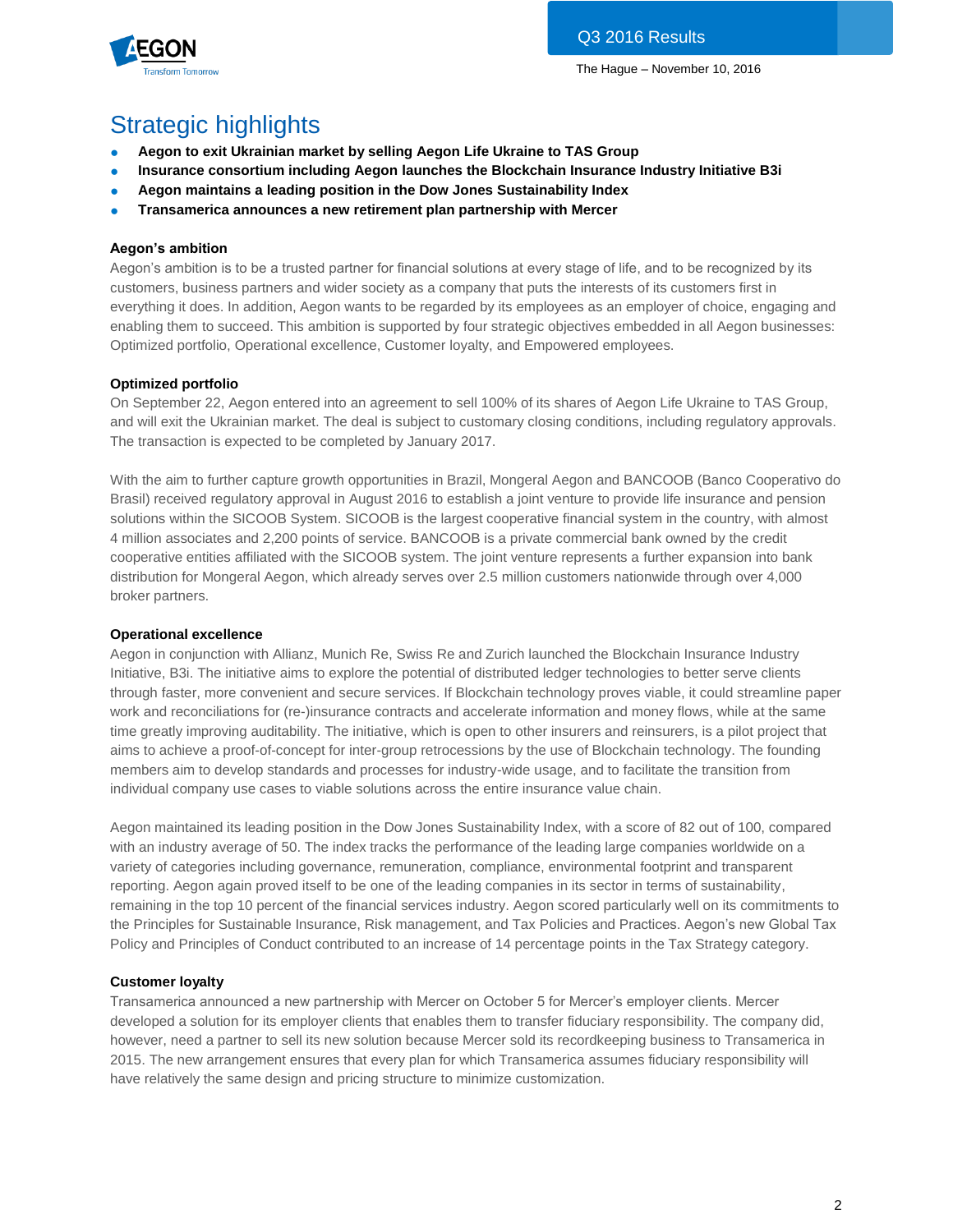

This innovative approach makes the products more efficient and learnings from this new agreement can be applied to products Transamerica offers directly to employers itself. The first plans are expected to convert on January 1, 2017.

On September 19, Transamerica launched the HigherEd Retirement Consortium<sup>SM</sup>, a new multiple employer retirement plan designed to help private colleges and universities merge their employee retirement plans. The new solution assists employers by simplifying plan administration, managing fiduciary responsibilities, taking advantage of expert plan management, and receiving economies of scale in administrative and investment pricing. The plan also offers an open architecture investment platform with no proprietary fund requirements.

### **Empowered employees**

Aegon's global 'Future Fit' strategy is empowering Aegon employees to be fit for the new digital, connected and data-driven world. Key areas of focus include enabling employees through providing the infrastructure, tools and training needed to exceed customers' expectations. Furthermore, initiatives such as the Digital Accelerator Program in Aegon UK and Aegon Hungary, and the Global Aegon Analytical Academy, an annual traineeship for employees to enhance data analytical capabilities across the company, illustrate how digital capabilities and expertise are being improved across the company.

Aegon's Digital Center of Excellence held its first ever Hackathon, a 24 hour pop-up initiative that provided 36 Aegon employees from Europe and Asia an opportunity to work together and collaborate on innovate new digital initiatives. The event enabled Aegon's employees to think and act like they were working for a technology start-up company, by allowing them to freely conceptualize, design and pitch prototypes of their ideas to investors for funding. At the conclusion of the event, eight viable digital and data-driven initiatives were identified for further development and potential implementation within various business units.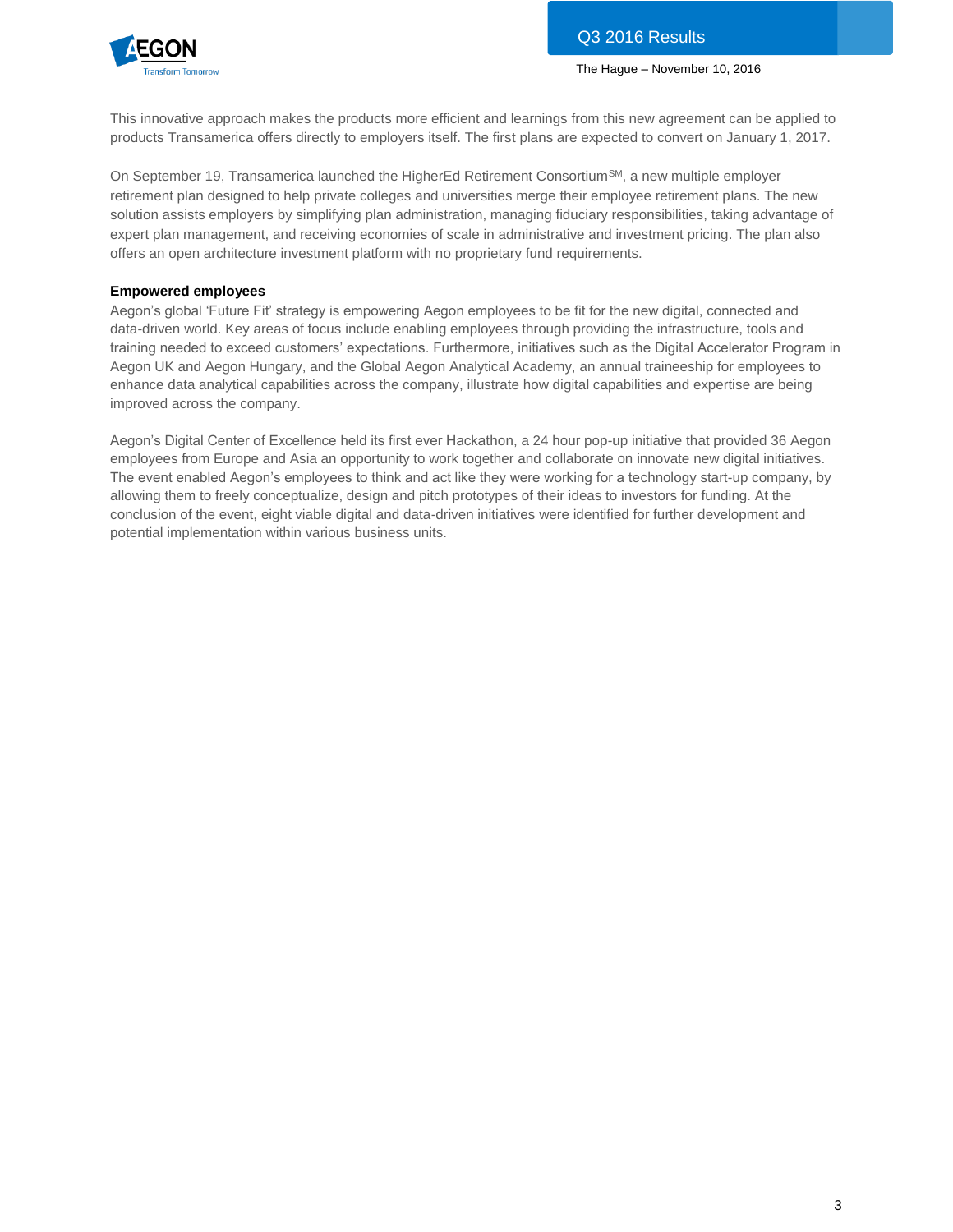

## **Financial overview**

| Q3 2016<br><b>EUR</b> millions<br>Notes<br>Underlying earnings before tax<br>Americas<br>307<br>Europe<br>151<br>6<br>Asia<br>32<br>Asset Management<br>Holding and other<br>(35)<br>Underlying earnings before tax<br>461<br>Fair value items<br>84<br>Realized gains / (losses) on investments<br>21<br>6<br>Net impairments<br>Other income / (charges)<br>(72)<br>Run-off businesses<br>8<br>Income before tax<br>510<br>Income tax<br>(152) | Q2 2016<br>270<br>160<br>$\mathbf{1}$<br>37<br>(33)<br>435<br>(358)<br>229<br>(23)<br>(656)<br>18<br>(355)<br>(30)<br>(385)<br>(385)<br>312 | $\frac{0}{0}$<br>$\boldsymbol{\mathcal{H}}$<br>(6)<br>L.<br>(2)<br>(7)<br>6<br>÷,<br>(91)<br>89<br>(55) | Q3 2015<br>339<br>137<br>18<br>40<br>(38)<br>495<br>(161)<br>36<br>(12)<br>(988)<br>35<br>(595)<br>44<br>(551)<br>(551) | $\frac{0}{0}$<br>(9)<br>$11\,$<br>(65)<br>(19)<br>8<br>(7)<br>÷<br>(40)<br>93<br>(76)<br>$\overline{a}$<br>$\overline{\phantom{a}}$ | YTD 2016 YTD 2015<br>860<br>481<br>8<br>114<br>(105)<br>1,359<br>(632)<br>305<br>(53)<br>(734)<br>55<br>300<br>(183)<br>116 | 986<br>417<br>17<br>132<br>(122)<br>1,432<br>(612)<br>288<br>(15)<br>(999)<br>68<br>161<br>(103)<br>57 | $\frac{0}{0}$<br>(13)<br>15<br>(55)<br>(14)<br>$14\,$<br>(5)<br>(3)<br>6<br>27<br>(19)<br>87<br>(77)<br>103 |
|--------------------------------------------------------------------------------------------------------------------------------------------------------------------------------------------------------------------------------------------------------------------------------------------------------------------------------------------------------------------------------------------------------------------------------------------------|---------------------------------------------------------------------------------------------------------------------------------------------|---------------------------------------------------------------------------------------------------------|-------------------------------------------------------------------------------------------------------------------------|-------------------------------------------------------------------------------------------------------------------------------------|-----------------------------------------------------------------------------------------------------------------------------|--------------------------------------------------------------------------------------------------------|-------------------------------------------------------------------------------------------------------------|
|                                                                                                                                                                                                                                                                                                                                                                                                                                                  |                                                                                                                                             |                                                                                                         |                                                                                                                         |                                                                                                                                     |                                                                                                                             |                                                                                                        |                                                                                                             |
|                                                                                                                                                                                                                                                                                                                                                                                                                                                  |                                                                                                                                             |                                                                                                         |                                                                                                                         |                                                                                                                                     |                                                                                                                             |                                                                                                        |                                                                                                             |
|                                                                                                                                                                                                                                                                                                                                                                                                                                                  |                                                                                                                                             |                                                                                                         |                                                                                                                         |                                                                                                                                     |                                                                                                                             |                                                                                                        |                                                                                                             |
|                                                                                                                                                                                                                                                                                                                                                                                                                                                  |                                                                                                                                             |                                                                                                         |                                                                                                                         |                                                                                                                                     |                                                                                                                             |                                                                                                        |                                                                                                             |
|                                                                                                                                                                                                                                                                                                                                                                                                                                                  |                                                                                                                                             |                                                                                                         |                                                                                                                         |                                                                                                                                     |                                                                                                                             |                                                                                                        |                                                                                                             |
|                                                                                                                                                                                                                                                                                                                                                                                                                                                  |                                                                                                                                             |                                                                                                         |                                                                                                                         |                                                                                                                                     |                                                                                                                             |                                                                                                        |                                                                                                             |
|                                                                                                                                                                                                                                                                                                                                                                                                                                                  |                                                                                                                                             |                                                                                                         |                                                                                                                         |                                                                                                                                     |                                                                                                                             |                                                                                                        |                                                                                                             |
|                                                                                                                                                                                                                                                                                                                                                                                                                                                  |                                                                                                                                             |                                                                                                         |                                                                                                                         |                                                                                                                                     |                                                                                                                             |                                                                                                        |                                                                                                             |
|                                                                                                                                                                                                                                                                                                                                                                                                                                                  |                                                                                                                                             |                                                                                                         |                                                                                                                         |                                                                                                                                     |                                                                                                                             |                                                                                                        |                                                                                                             |
|                                                                                                                                                                                                                                                                                                                                                                                                                                                  |                                                                                                                                             |                                                                                                         |                                                                                                                         |                                                                                                                                     |                                                                                                                             |                                                                                                        |                                                                                                             |
|                                                                                                                                                                                                                                                                                                                                                                                                                                                  |                                                                                                                                             |                                                                                                         |                                                                                                                         |                                                                                                                                     |                                                                                                                             |                                                                                                        |                                                                                                             |
|                                                                                                                                                                                                                                                                                                                                                                                                                                                  |                                                                                                                                             |                                                                                                         |                                                                                                                         |                                                                                                                                     |                                                                                                                             |                                                                                                        |                                                                                                             |
|                                                                                                                                                                                                                                                                                                                                                                                                                                                  |                                                                                                                                             |                                                                                                         |                                                                                                                         |                                                                                                                                     |                                                                                                                             |                                                                                                        |                                                                                                             |
|                                                                                                                                                                                                                                                                                                                                                                                                                                                  |                                                                                                                                             |                                                                                                         |                                                                                                                         |                                                                                                                                     |                                                                                                                             |                                                                                                        |                                                                                                             |
|                                                                                                                                                                                                                                                                                                                                                                                                                                                  |                                                                                                                                             |                                                                                                         |                                                                                                                         |                                                                                                                                     |                                                                                                                             |                                                                                                        |                                                                                                             |
|                                                                                                                                                                                                                                                                                                                                                                                                                                                  |                                                                                                                                             |                                                                                                         |                                                                                                                         |                                                                                                                                     |                                                                                                                             |                                                                                                        |                                                                                                             |
| Net income / (loss)<br>358                                                                                                                                                                                                                                                                                                                                                                                                                       |                                                                                                                                             |                                                                                                         |                                                                                                                         |                                                                                                                                     |                                                                                                                             |                                                                                                        |                                                                                                             |
| Net income / (loss) attributable to:                                                                                                                                                                                                                                                                                                                                                                                                             |                                                                                                                                             |                                                                                                         |                                                                                                                         |                                                                                                                                     |                                                                                                                             |                                                                                                        |                                                                                                             |
| Equity holders of Aegon N.V.<br>358                                                                                                                                                                                                                                                                                                                                                                                                              |                                                                                                                                             |                                                                                                         |                                                                                                                         |                                                                                                                                     | 116                                                                                                                         | 57                                                                                                     | 105                                                                                                         |
| 349                                                                                                                                                                                                                                                                                                                                                                                                                                              |                                                                                                                                             |                                                                                                         | 387                                                                                                                     |                                                                                                                                     | 1,012                                                                                                                       | 1,100                                                                                                  |                                                                                                             |
| Net underlying earnings                                                                                                                                                                                                                                                                                                                                                                                                                          |                                                                                                                                             | 12                                                                                                      |                                                                                                                         | (10)                                                                                                                                |                                                                                                                             |                                                                                                        | (8)                                                                                                         |
| Commissions and expenses<br>1,638                                                                                                                                                                                                                                                                                                                                                                                                                | 1,589                                                                                                                                       | 3                                                                                                       | 1,540                                                                                                                   | 6                                                                                                                                   | 4,971                                                                                                                       | 5,072                                                                                                  | (2)                                                                                                         |
| 900<br>of which operating expenses<br>9                                                                                                                                                                                                                                                                                                                                                                                                          | 926                                                                                                                                         | (3)                                                                                                     | 912                                                                                                                     | (1)                                                                                                                                 | 2,786                                                                                                                       | 2,737                                                                                                  | $\overline{c}$                                                                                              |
|                                                                                                                                                                                                                                                                                                                                                                                                                                                  |                                                                                                                                             |                                                                                                         |                                                                                                                         |                                                                                                                                     |                                                                                                                             |                                                                                                        |                                                                                                             |
| <b>New life sales</b>                                                                                                                                                                                                                                                                                                                                                                                                                            |                                                                                                                                             |                                                                                                         |                                                                                                                         |                                                                                                                                     |                                                                                                                             |                                                                                                        |                                                                                                             |
| 479<br>Life single premiums                                                                                                                                                                                                                                                                                                                                                                                                                      | 489                                                                                                                                         | (2)                                                                                                     | 686                                                                                                                     | (30)                                                                                                                                | 1,578                                                                                                                       | 2,262                                                                                                  | (30)                                                                                                        |
| Life recurring premiums annualized<br>171                                                                                                                                                                                                                                                                                                                                                                                                        | 195                                                                                                                                         | (2)                                                                                                     | 190                                                                                                                     | (10)                                                                                                                                | 571                                                                                                                         | 605                                                                                                    | (6)                                                                                                         |
| Total recurring plus 1/10 single<br>219                                                                                                                                                                                                                                                                                                                                                                                                          | 244                                                                                                                                         | (10)                                                                                                    | 259                                                                                                                     | (15)                                                                                                                                | 729                                                                                                                         | 832                                                                                                    | (12)                                                                                                        |
| <b>New life sales</b><br>10                                                                                                                                                                                                                                                                                                                                                                                                                      |                                                                                                                                             |                                                                                                         |                                                                                                                         |                                                                                                                                     |                                                                                                                             |                                                                                                        |                                                                                                             |
| Americas<br>127                                                                                                                                                                                                                                                                                                                                                                                                                                  | 138                                                                                                                                         | (8)                                                                                                     | 148                                                                                                                     | (14)                                                                                                                                | 409                                                                                                                         | 447                                                                                                    | (8)                                                                                                         |
| 64<br>Europe                                                                                                                                                                                                                                                                                                                                                                                                                                     | 75                                                                                                                                          | (14)                                                                                                    | 69                                                                                                                      | (6)                                                                                                                                 | 224                                                                                                                         | 238                                                                                                    | (6)                                                                                                         |
| 28<br>Asia                                                                                                                                                                                                                                                                                                                                                                                                                                       | 31                                                                                                                                          | (9)                                                                                                     | 42                                                                                                                      | (33)                                                                                                                                | 96                                                                                                                          | 147                                                                                                    | (34)                                                                                                        |
| Total recurring plus 1/10 single<br>219                                                                                                                                                                                                                                                                                                                                                                                                          | 244                                                                                                                                         | (10)                                                                                                    | 259                                                                                                                     | (15)                                                                                                                                | 729                                                                                                                         | 832                                                                                                    | (12)                                                                                                        |
|                                                                                                                                                                                                                                                                                                                                                                                                                                                  |                                                                                                                                             |                                                                                                         |                                                                                                                         |                                                                                                                                     |                                                                                                                             |                                                                                                        |                                                                                                             |
| 198<br>New premium production accident and health insurance                                                                                                                                                                                                                                                                                                                                                                                      | 199                                                                                                                                         |                                                                                                         | 212                                                                                                                     | (6)                                                                                                                                 | 658                                                                                                                         | 747                                                                                                    | (2)                                                                                                         |
| New premium production general insurance<br>20                                                                                                                                                                                                                                                                                                                                                                                                   | 27                                                                                                                                          | (25)                                                                                                    | 18                                                                                                                      | $\boldsymbol{\mathcal{U}}$                                                                                                          | 71                                                                                                                          | 59                                                                                                     | 20                                                                                                          |
| Gross deposits (on and off balance)<br>10                                                                                                                                                                                                                                                                                                                                                                                                        |                                                                                                                                             |                                                                                                         |                                                                                                                         |                                                                                                                                     |                                                                                                                             |                                                                                                        |                                                                                                             |
| Americas<br>9,375                                                                                                                                                                                                                                                                                                                                                                                                                                | 9,265                                                                                                                                       | $\mathbf{1}$                                                                                            | 7,868                                                                                                                   | 19                                                                                                                                  | 32,112                                                                                                                      | 28,488                                                                                                 | 13                                                                                                          |
| 2,769<br>Europe                                                                                                                                                                                                                                                                                                                                                                                                                                  | 3,088                                                                                                                                       | (10)                                                                                                    | 2,595                                                                                                                   | $\overline{7}$                                                                                                                      | 9,298                                                                                                                       | 8,381                                                                                                  | $11\,$                                                                                                      |
| 83<br>Asia                                                                                                                                                                                                                                                                                                                                                                                                                                       | 94                                                                                                                                          | (2)                                                                                                     | 52                                                                                                                      | 60                                                                                                                                  | 250                                                                                                                         | 345                                                                                                    | (28)                                                                                                        |
| Asset Management<br>12,442                                                                                                                                                                                                                                                                                                                                                                                                                       | 10,506                                                                                                                                      | 18                                                                                                      | 10,240                                                                                                                  | 22                                                                                                                                  | 36,040                                                                                                                      | 21,643                                                                                                 | 67                                                                                                          |
| <b>Total gross deposits</b><br>24,669                                                                                                                                                                                                                                                                                                                                                                                                            | 22,953                                                                                                                                      | $\overline{7}$                                                                                          | 20,756                                                                                                                  | 19                                                                                                                                  | 77,700                                                                                                                      | 58,857                                                                                                 | 32                                                                                                          |
|                                                                                                                                                                                                                                                                                                                                                                                                                                                  |                                                                                                                                             |                                                                                                         |                                                                                                                         |                                                                                                                                     |                                                                                                                             |                                                                                                        |                                                                                                             |
| Net deposits (on and off balance)<br>10                                                                                                                                                                                                                                                                                                                                                                                                          |                                                                                                                                             |                                                                                                         |                                                                                                                         |                                                                                                                                     |                                                                                                                             |                                                                                                        |                                                                                                             |
| Americas<br>(3,711)                                                                                                                                                                                                                                                                                                                                                                                                                              | (56)                                                                                                                                        | ÷.                                                                                                      | 711                                                                                                                     | ÷,                                                                                                                                  | 1,058                                                                                                                       | 7,028                                                                                                  | (85)                                                                                                        |
| Europe<br>(41)                                                                                                                                                                                                                                                                                                                                                                                                                                   | 159                                                                                                                                         | $\sim$                                                                                                  | (190)                                                                                                                   | 79                                                                                                                                  | 849                                                                                                                         | 527                                                                                                    | 61                                                                                                          |
| 69<br>Asia                                                                                                                                                                                                                                                                                                                                                                                                                                       | 80                                                                                                                                          | (14)                                                                                                    | 40                                                                                                                      | 72                                                                                                                                  | 208                                                                                                                         | 303                                                                                                    | (31)                                                                                                        |
| Asset Management<br>1,380                                                                                                                                                                                                                                                                                                                                                                                                                        | 1,046                                                                                                                                       | 32                                                                                                      | 3,505                                                                                                                   | (61)                                                                                                                                | 4,666                                                                                                                       | 6,574                                                                                                  | (29)                                                                                                        |
| Total net deposits excluding run-off businesses<br>(2,303)                                                                                                                                                                                                                                                                                                                                                                                       | 1,229                                                                                                                                       | $\overline{\phantom{a}}$                                                                                | 4,065                                                                                                                   | $\overline{\phantom{a}}$                                                                                                            | 6,781                                                                                                                       | 14,432                                                                                                 | (53)                                                                                                        |
| Run-off businesses<br>(237)                                                                                                                                                                                                                                                                                                                                                                                                                      | (103)                                                                                                                                       | (29)                                                                                                    | (294)                                                                                                                   | 20                                                                                                                                  | (580)                                                                                                                       | (618)                                                                                                  | 6                                                                                                           |
| Total net deposits / (outflows)<br>(2,539)                                                                                                                                                                                                                                                                                                                                                                                                       | 1,125                                                                                                                                       | $\overline{\phantom{a}}$                                                                                | 3,771                                                                                                                   | $\overline{a}$                                                                                                                      | 6,201                                                                                                                       | 13,814                                                                                                 | (55)                                                                                                        |

|  | Revenue-generating investments |
|--|--------------------------------|
|  |                                |

|                                             | Sep. 30, | Jun. 30, |               | Dec. 31, |                |
|---------------------------------------------|----------|----------|---------------|----------|----------------|
|                                             | 2016     | 2016     | $\frac{1}{2}$ | 2015     | $\frac{9}{6}$  |
| Revenue-generating investments (total)      | 723,485  | 716,746  |               | 710,458  | $\overline{2}$ |
| Investments general account                 | 159,053  | 159,933  | (1)           | 160,792  | (1)            |
| Investments for account of policyholders    | 197,493  | 194,512  | 2             | 200,226  | (1)            |
| Off balance sheet investments third parties | 366,939  | 362,301  |               | 349,440  | 5 <sup>1</sup> |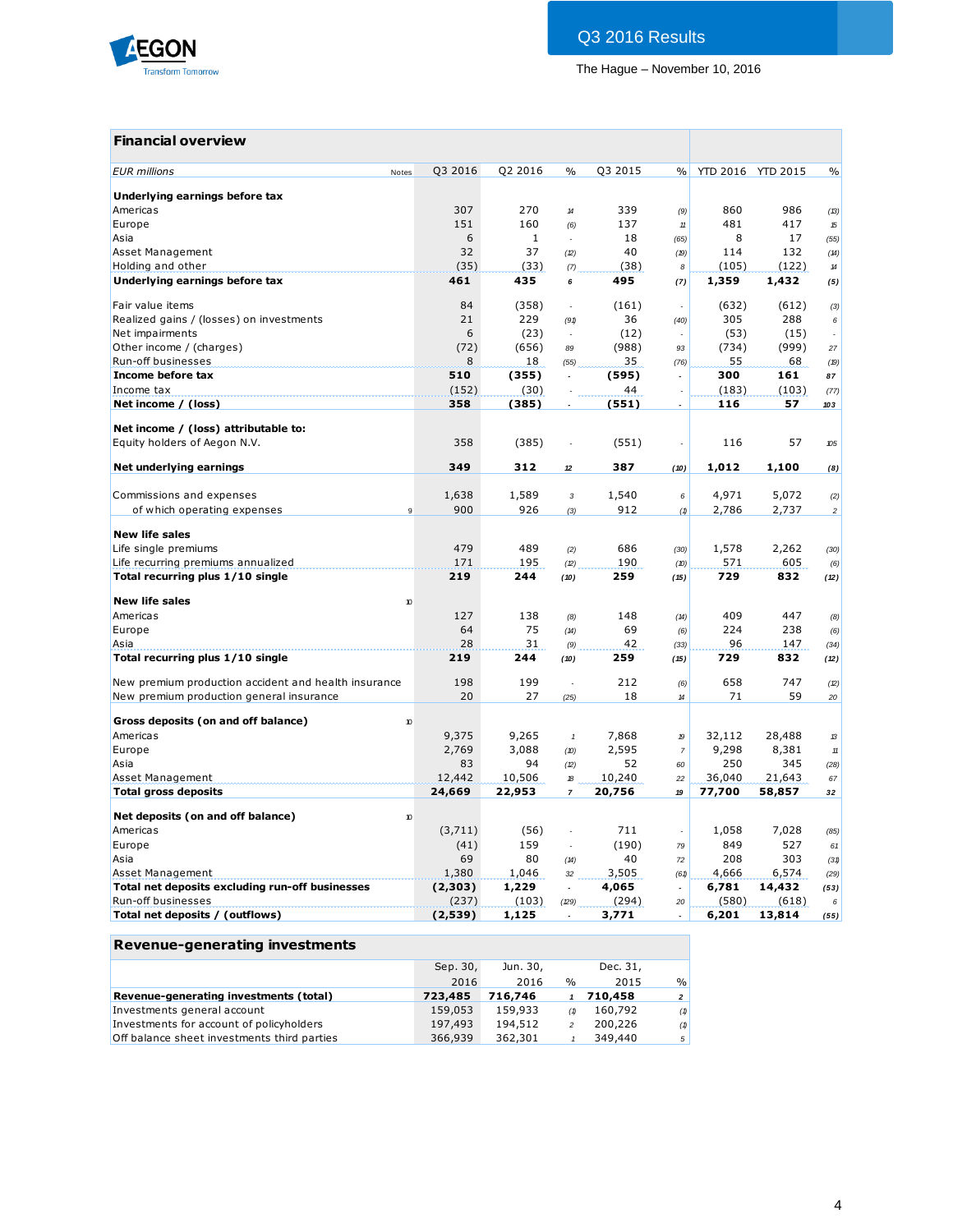

# Operational highlights

#### **Actuarial and economic assumption changes and model updates**

Aegon reviews its actuarial and economic assumptions annually in the third quarter. In addition, as part of an ongoing commitment to deliver operational excellence, the company reviews and refines its models where necessary. These assumption changes and model updates on balance accounted for charges of EUR 81 million in the third quarter of 2016. As of this quarter, actuarial and economic assumption changes and model updates are all included in other income / (charges). These items were previously reported across underlying earnings, fair value items and other income / (charges). Presenting the impacts from assumption changes and model updates in one place improves transparency of Aegon's results. The comparative numbers have been updated to reflect this change.

#### **Underlying earnings before tax**

Aegon's underlying earnings before tax in the third quarter of 2016 declined by 7% compared with the third quarter of 2015 to EUR 461 million. Expense savings and favorable market impacts were more than offset by adverse claims experience in the United States and negative adjustments to intangible assets related to lower than anticipated reinvestment yields. Adverse claims experience and lower than anticipated reinvestment yields in the third quarter of 2016 amounted to EUR 13 million and EUR 23 million, respectively.

Underlying earnings from the Americas declined to EUR 307 million. This was caused by adverse mortality experience and the negative adjustment to intangible assets related to lower than anticipated reinvestment yields, which more than offset the effects of favorable morbidity experience, favorable equity markets, and reduced expenses. The latter was driven by the benefit from management actions leading to expense savings.

In Europe, underlying earnings increased to EUR 151 million. This increase was driven by lower amortization of deferred policy acquisition costs (DPAC) in the United Kingdom following the write down of DPAC related to upgrading customers to the retirement platform in the fourth quarter of 2015.

The result from Aegon's operations in Asia was down to EUR 6 million, as favorable mortality was more than offset by the negative impact from lower than anticipated investment yields.

Underlying earnings from Aegon Asset Management declined to EUR 32 million, mainly as a result of increased expenses due to continued investments in the growth strategy in addition to lower management fees and unfavorable currency movements.

The result from the holding improved to a loss of EUR 35 million, resulting from lower funding costs after the redemption of a senior bond in December 2015.

#### **Net income**

Net income amounted to EUR 358 million. Other charges as a result of assumption changes and model updates were more than offset by gains from fair value items.

#### *Fair value items*

The result from fair value items totaled EUR 84 million. This was mainly driven by credit spread tightening and favorable investment returns in the United States and positive real estate revaluations in the Netherlands.

#### *Realized gains on investments*

Realized gains on investments decreased to EUR 21 million. Gains on the sale of assets related to the divestment of the annuity book in the United Kingdom and normal trading activity more than offset losses in the Americas.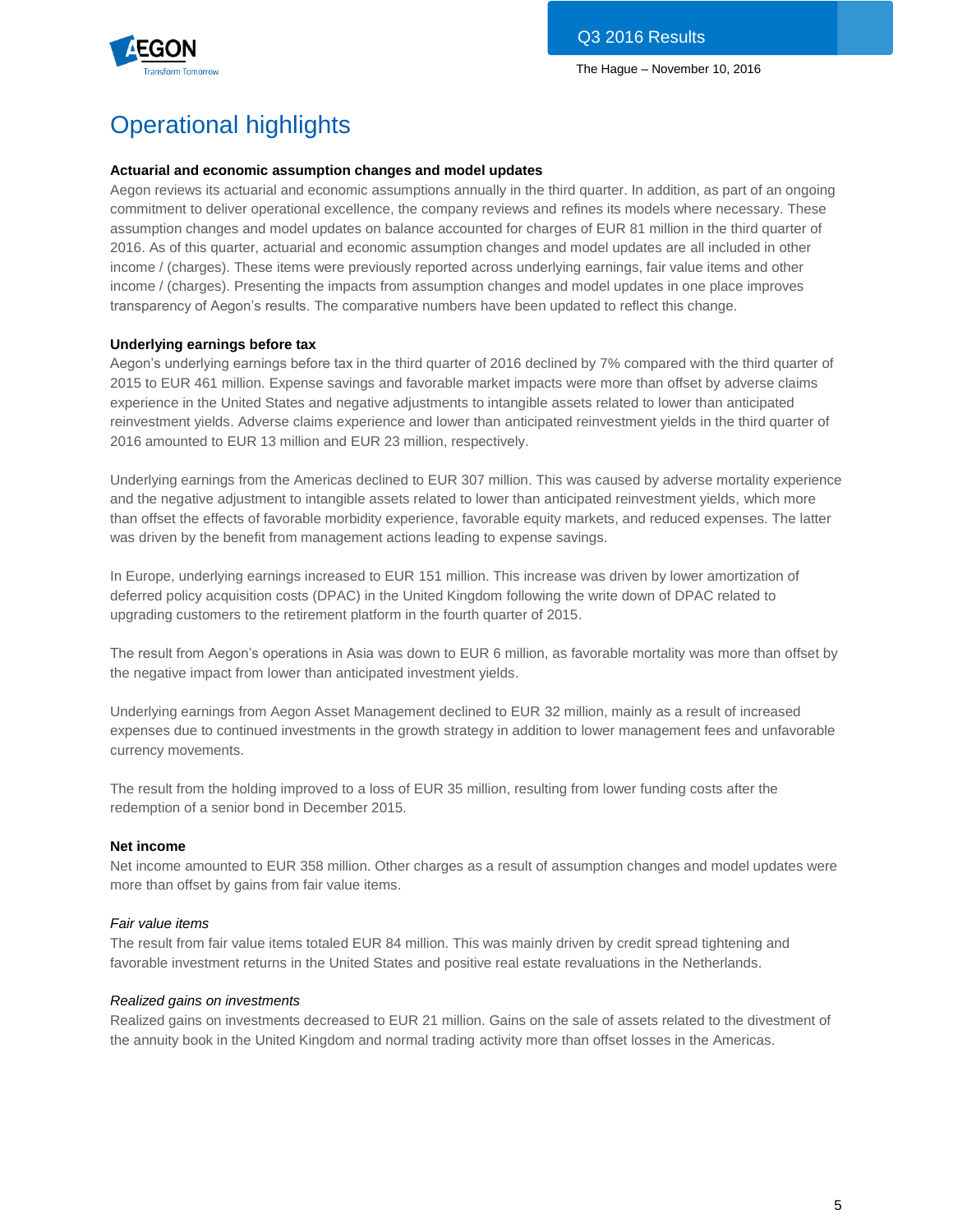

#### *Impairment charges*

Net recoveries of EUR 6 million for the quarter were the result of net recoveries in the Americas which more than offset impairments on the consumer loan portfolio in the Netherlands.

#### *Other charges*

Other charges amounted to EUR 72 million as a result of the net impact of assumption changes, model updates and other items. A charge of EUR 81 million has been recorded in other charges in respect of assumption changes and model updates. The impact is mainly attributable to Aegon's businesses in the US. Assumption changes and model updates in the US from long-term care led to a net negative impact of EUR 100 million. These were the result of experience updates including morbidity, termination rates and utilization assumptions. For the other business lines in the US, assumption changes and model updates largely offset each other. The main items were the refinement of modelling of crediting rates on indexed universal life policies and management actions, which together offset lower lapse assumptions on certain secondary guarantee universal life insurance blocks. Furthermore, model updates in the guarantee provision resulted in a benefit of EUR 28 million in the Netherlands.

#### *Run-off businesses*

Earnings from run-off businesses declined to EUR 8 million due to unfavorable mortality experience in the payout annuities block and a lower result in the reinsurance line of business.

#### *Income tax*

Income tax amounted to EUR 152 million in the third quarter, which is in line with the average nominal tax rate for the group. The effective tax rate on underlying earnings was 24%.

#### **Return on equity**

Return on equity increased to 7.7% in the third quarter of 2016, as lower net underlying earnings were more than offset by lower shareholders' equity as a result of capital returned to shareholders and the write down of DPAC related to upgrading customers to the UK retirement platform in the fourth quarter of 2015.

#### **Operating expenses**

Operating expenses decreased by 1% compared with the third quarter of 2015 to EUR 900 million. Lower operating expenses in the Americas resulted from expense savings, and lower sales-related and other variable operating expenses. This was partly offset by the acquisition of Mercer's defined contribution business in the United States, expenses related to the acquisitions of Cofunds and BlackRock's defined contribution business in the United Kingdom, and higher Solvency II-related expenses and investments in new business initiatives in the Netherlands.

#### **Sales**

Aegon's total sales increased by 13% to EUR 2.9 billion in the third quarter of 2016. This increase was the result of higher gross deposits, which were up 19% to EUR 24.7 billion. Retirement Plans deposits increased due to the inclusion of deposits in the business acquired from Mercer, in addition to higher takeover and recurring deposits. Asset Management deposits increased mainly due to higher recognized gross deposits in Aegon's Chinese asset management joint venture in addition to higher inflows in the Netherlands and in the Americas. Net outflows amounted to EUR 2.5 billion and were mainly driven by net outflows on the business acquired from Mercer. The latter is in line with the anticipated lapse behavior when acquiring a block of retirement business.

New life sales declined by 15% to EUR 219 million, mainly driven by Aegon's adherence to its strict pricing policy in the current low interest rate environment. In addition, universal life sales were impacted by new sales force training programs, which led to a decline in the recruitment of new agents. In the longer term these programs should have a favorable impact on sales. New premium production for accident & health and general insurance was down by 5% to EUR 218 million due to product exits in the United States.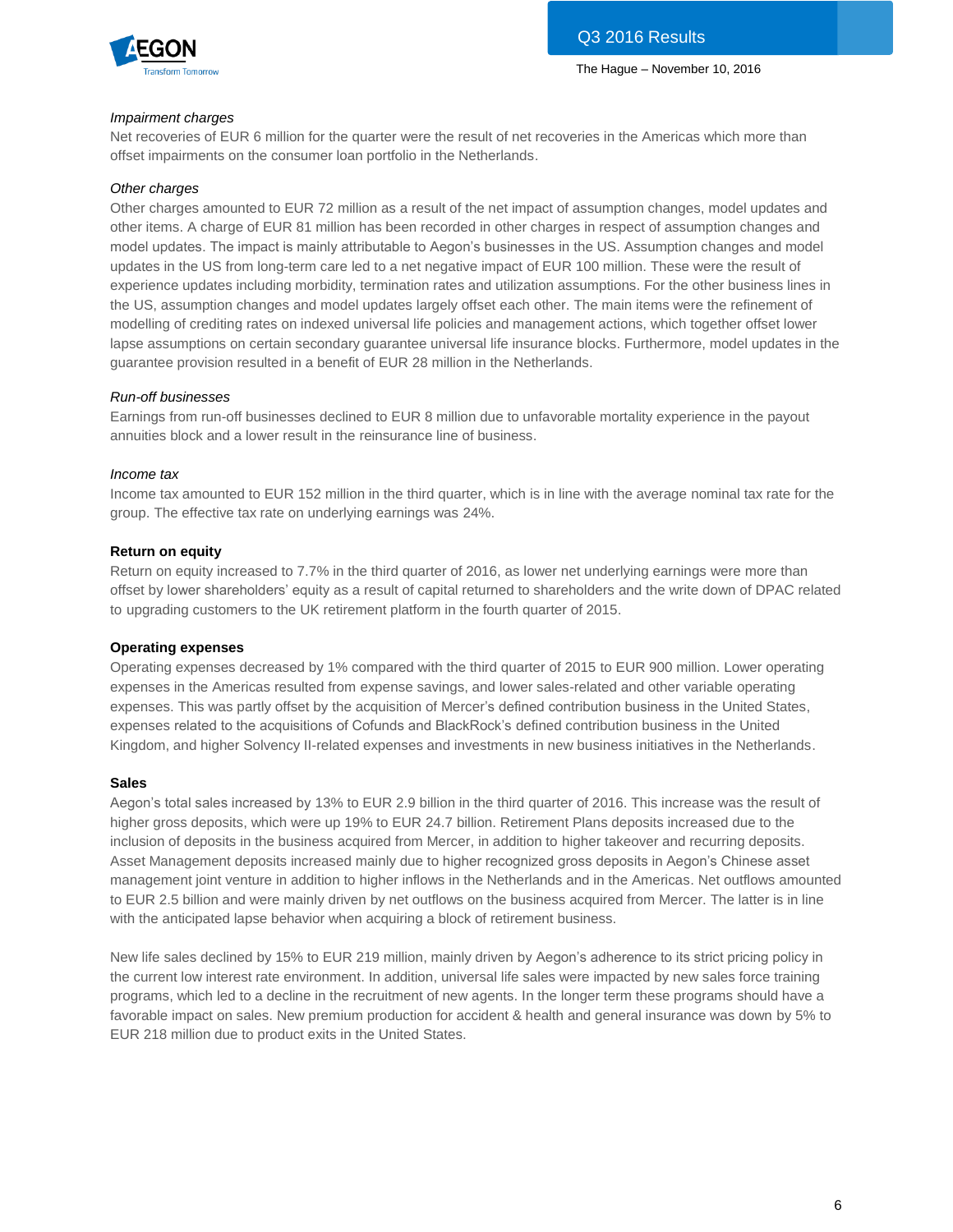

#### **Market consistent value of new business**

The market consistent value of new business declined to EUR 70 million. This was mainly due to the negative impact from lower interest rates and lower variable annuity sales following the product adjustments implemented last year.

#### **Revenue-generating investments**

Revenue-generating investments were up 1% during the third quarter of 2016 to EUR 723 billion, as net outflows were more than offset by favorable market movements.

#### **Capital management**

Shareholders' equity declined by EUR 0.8 billion compared with the end of the previous quarter to EUR 21.1 billion on September 30, 2016, mainly as a result of lower revaluation reserves. Aegon's shareholders' equity, excluding revaluation reserves and defined benefit plan remeasurements, increased to EUR 16.3 billion – or EUR 7.84 per common share – at the end of the third quarter. Net income for the quarter more than offset the payment of the 2016 interim dividend. The gross leverage ratio improved to 29.5% in the third quarter, driven by retained earnings.

Holding excess capital remained stable at EUR 1.1 billion as net remittances from the units and a tax benefit offset dividends paid to shareholders and holding operating expenses.

Capital generation of the operating units excluding market impacts and one-time items amounted to EUR 0.3 billion in the third quarter of 2016. Market impacts in the quarter amounted to EUR (0.3) billion, mainly due to the effects of lower interest rates and credit spreads on Aegon's own employee pension plan provisions in the United Kingdom and the Netherlands, and a lower benefit from the volatility adjuster. One-time items amounted to EUR 0.2 billion, which were driven by management actions in the Netherlands and implementation of a XXX reserve financing solution with an external reinsurer. Assumption changes and model updates had an immaterial impact on the capital generation, as the benefits from assumption changes and model updates in the United States and updated longevity assumptions in the United Kingdom were offset by the implementation of updated longevity assumptions in the Netherlands. Capital generation including market impacts and one-time items amounted to EUR 0.1 billion for the quarter.

Aegon's Solvency II ratio decreased slightly to an estimated 156% in the third quarter as adverse market impacts and the interim 2016 dividend more than offset management actions and capital generation.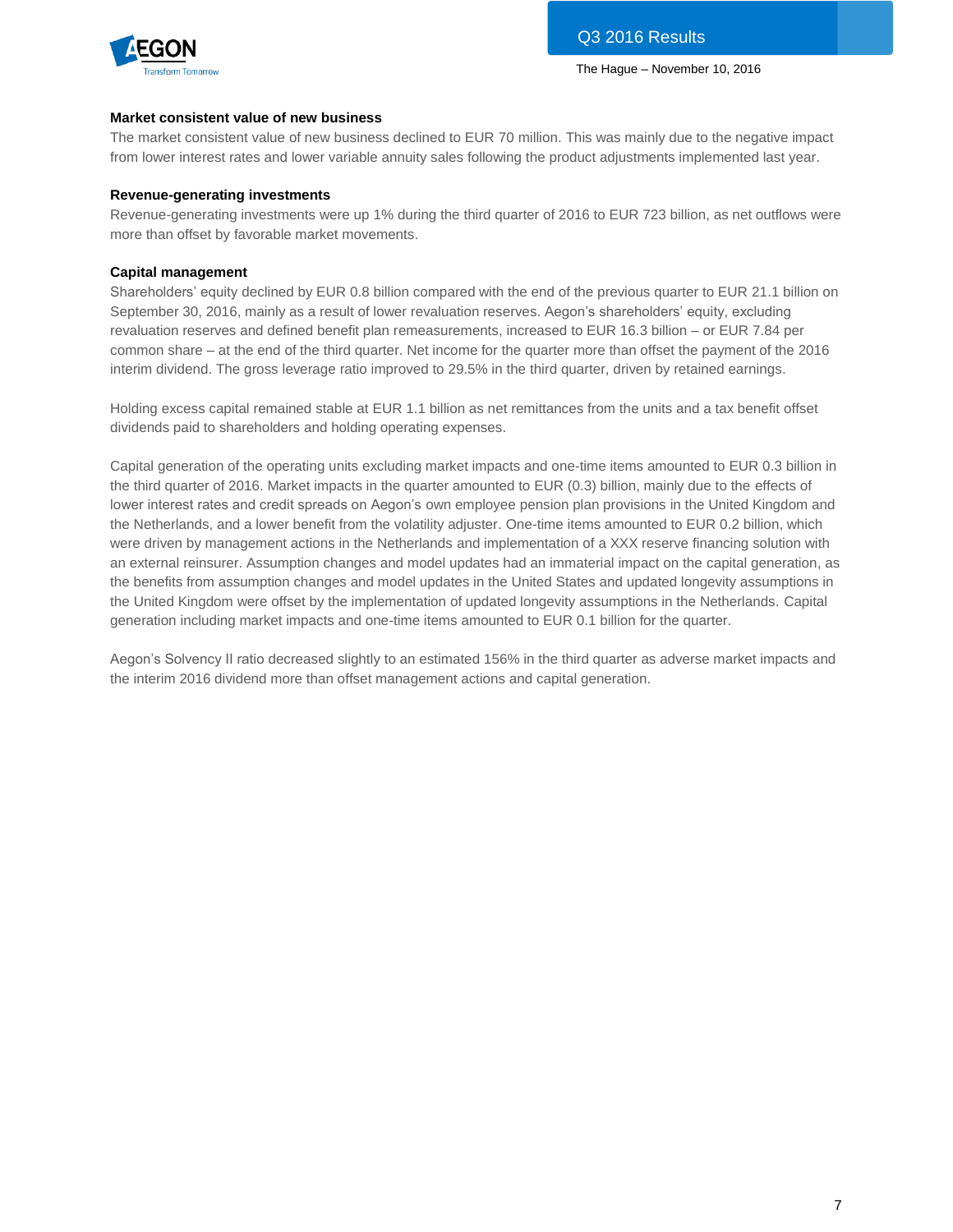

## **Financial overview, Q3 2016 geographically**

|                                                    |          |                |                |                | Holding,<br>other |       |
|----------------------------------------------------|----------|----------------|----------------|----------------|-------------------|-------|
|                                                    |          |                |                | Asset          | activities &      |       |
| <b>EUR</b> millions                                | Americas | Europe         | Asia           | Management     | eliminations      | Total |
|                                                    |          |                |                |                |                   |       |
| Underlying earnings before tax by line of business |          |                |                |                |                   |       |
| Life                                               | 68       | 99             | 11             |                |                   | 178   |
| Individual savings and retirement products         | 145      |                | (4)            |                | Ξ.                | 142   |
| Pensions                                           | 93       | 43             |                |                |                   | 136   |
| Non-life                                           |          | 3              |                |                |                   | 3     |
| <b>Asset Management</b>                            |          |                |                | 32             |                   | 32    |
| Other                                              |          | $\overline{ }$ | (1)            |                | (35)              | (30)  |
| Underlying earnings before tax                     | 307      | 151            | 6              | 32             | (35)              | 461   |
| Fair value items                                   | 32       | 49             | 6              |                | (3)               | 84    |
| Realized gains / (losses) on investments           | (31)     | 49             | $\overline{2}$ | $\overline{2}$ |                   | 21    |
| Net impairments                                    | 12       | (6)            |                |                |                   | 6     |
| Other income / (charges)                           | (109)    | 52             | (5)            |                | (9)               | (72)  |
| <b>Run-off businesses</b>                          | 8        |                |                |                |                   | 8     |
| Income before tax                                  | 218      | 296            | 9              | 34             | (48)              | 510   |
| Income tax                                         | (82)     | (68)           | (4)            | (11)           | 13                | (152) |
| Net income / (loss)                                | 136      | 228            | 5              | 23             | (35)              | 358   |
| Net underlying earnings                            | 221      | 132            |                | 22             | (25)              | 349   |

| <b>Employee numbers</b>                                         |                  |               |                           |
|-----------------------------------------------------------------|------------------|---------------|---------------------------|
|                                                                 | Sep. 30,<br>2016 | 2016          | Jun. 30, Dec. 31,<br>2015 |
| <b>Employees</b>                                                | 29,732           | 29,425 31,530 |                           |
| of which Aegon's share of employees in joint ventures and assoc | 6,121            | 5,893         | 7,499                     |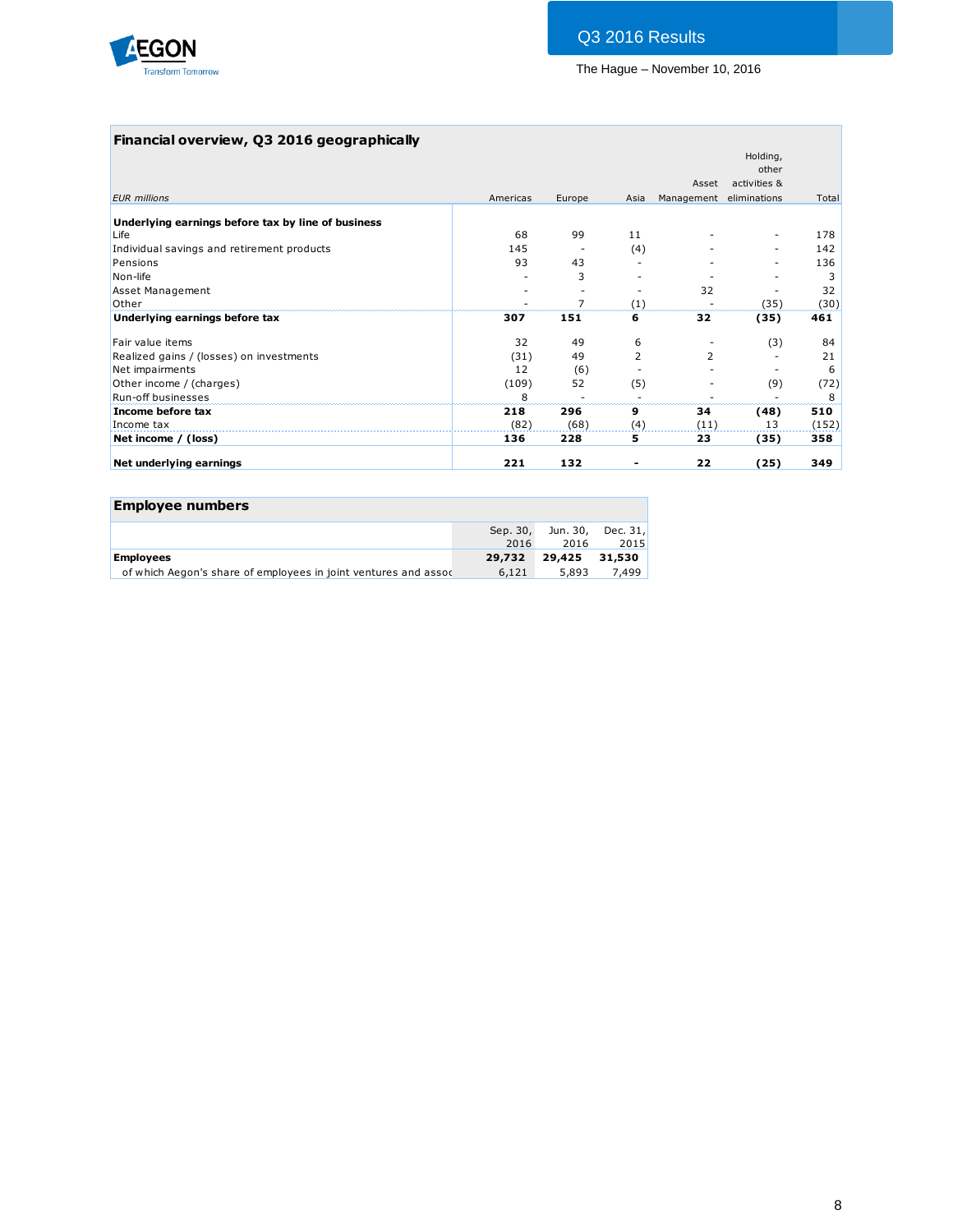

# Americas

- **Underlying earnings before tax decline to USD 342 million due to adverse claims experience and lower reinvestment yields**
- **Net income of USD 152 million; limited negative impact from assumption changes and model updates**
- **Gross deposits up 20% to USD 10.5 billion; net outflows of USD 4.4 billion as a result of anticipated contract discontinuances in the business acquired from Mercer**
- **New life sales down 14% to USD 142 million due to focus on profitability**

#### **Execution of strategy**

In the Americas, Aegon is committed to increasing its return on capital. As such, Aegon has implemented a number of programs to reduce operating expenses by at least USD 150 million by 2018. In 2016 year-to-date, expense reduction initiatives, including a voluntary separation plan, have led to annual expense savings of USD 75 million. In addition to expense savings, Aegon is also focused on improving the profitability of its Life and Accident & Health products by implementing premium increases and rationalizing its product portfolio. At its Analyst & Investor conference in New York on December 8, 2016, Aegon will provide more details on the 5-part plan announced last quarter in order to improve the performance of its US business.

Aegon is on track to comply with the various requirements of the new Fiduciary Rule issued by the Department of Labor in April. The company is developing a variety of solutions that enable Aegon to fully meet the diverse needs of its customers and distribution partners in a post-Rule environment. Starting in November, new variable annuity products will be launched. Furthermore, Aegon will also review the pricing of existing products in the coming months to improve the profitability of its variable annuity sales.

#### **Underlying earnings before tax**

Underlying earnings before tax from the Americas in the third quarter of 2016 amounted to USD 342 million. Compared with the third quarter of 2015, earnings declined as lower than anticipated reinvestment yields and adverse mortality experience more than offset favorable morbidity experience, favorable equity markets and reduced expenses across several business lines.

- Life earnings were down to USD 6 million as a result of adverse mortality experience of USD 39 million and a negative adjustment to intangible assets of USD 26 million related to lower than anticipated reinvestment yields. These more than offset the benefit of lower expenses resulting from the expense savings program. Adverse mortality experience was mainly driven by the severity of large claims.
- Earnings from Accident & Health doubled to USD 67 million, as an improvement in long-term care morbidity experience and expense savings more than offset the negative impact on earnings of product exits. Favorable morbidity of USD 18 million was driven by seasonality in supplemental health claims.
- Retirement Plans earnings were up 19% to USD 80 million driven by the benefit of expense savings and increased fee income. Increased fee income resulted from higher average account balances driven by equity market performance, which more than offset margin pressure.
- Mutual Funds earnings increased to USD 13 million driven by favorable market movements.
- Earnings from Variable Annuities increased to USD 110 million as a result of increased fee income from higher average account balances along with favorable claims experience of USD 6 million.
- Earnings from Fixed Annuities declined to USD 40 million in line with lower balances as the book ages.
- Stable Value Solutions earnings amounted to USD 24 million, stable compared to previous year as balances were relatively unchanged.
- Earnings from Latin America remained stable at USD 1 million.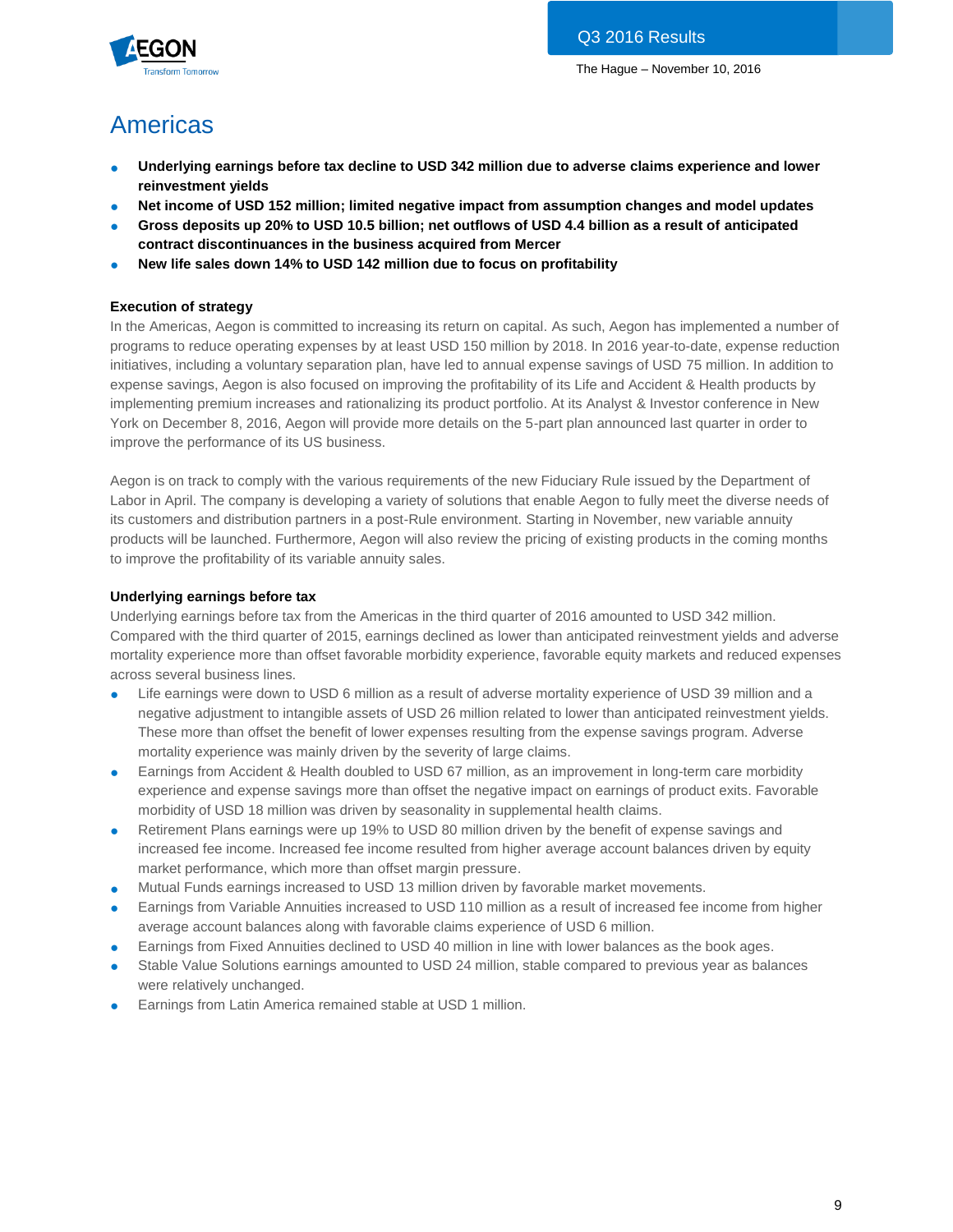

#### **Net income**

Net income from Aegon's businesses in the Americas increased to USD 152 million in the third quarter, driven by lower other charges and improved results on fair value items.

The result from fair value items amounted to USD 35 million.

- Fair value hedges with an accounting match, which includes the hedges on Aegon's GMWB variable annuities, produced a gain of USD 77 million. This was mainly caused by tightening credit spreads, in addition to favorable investment returns.
- The loss on fair value hedges without an accounting match under IFRS was USD 48 million. The loss on the macro hedge related to GMIB variable annuities resulting from higher equity markets was partly offset by gains on low interest rate hedges in the third quarter.
- The result on fair value investments amounted to USD 7 million, as gains on credit derivatives more than offset a decrease in the value of commodity-related investments.

Other charges amounted to USD 121 million as a result of the net impact of assumption changes, model updates and other items. Assumption changes and model updates in the US from long-term care led to a net negative impact of USD 112 million. Assumption changes as a result of experience updates including morbidity, termination rates and utilization assumptions. For the other business lines, assumption and model changes largely offset each other. The main items were the refinement of modelling of crediting rates on indexed universal life policies and management actions, which together offset lower lapse assumptions on certain secondary guarantee universal life insurance blocks. Last year's other charges of USD 1 billion included the USD 0.8 billion loss on the divestment of Aegon's life insurance activities in Canada, assumption changes, and model updates.

Realized losses on investments amounted to USD 35 million, and were mainly driven by portfolio optimization. Net recoveries were USD 13 million for the quarter as recoveries on structured assets more than offset impairments on private equity investments. The results from run-off businesses declined to USD 9 million due to unfavorable mortality experience and a lower result from reinsurance.

#### **Return on capital**

In the third quarter of 2016, the return on average capital invested in Aegon's businesses in the Americas, excluding revaluation reserves and defined benefit plan remeasurements, amounted to 6.9%. The return on capital of Aegon's businesses excludes the benefit of leverage at the holding.

#### **Operating expenses**

Operating expenses declined by 8% to USD 430 million, as expense savings, and lower sales-related and other variable expenses more than offset the impact of the business acquired from Mercer. Restructuring expenses amounted to USD 4 million this quarter.

#### **Sales**

Gross deposits increased by 20% to USD 10.5 billion. Gross deposits in Retirement Plans were up USD 2.5 billion to USD 8.2 billion as a result of both higher takeover and recurring deposits. Gross deposits in Variable Annuities were down to USD 1.1 billion, mainly driven by lower market demand for the product and product adjustments implemented last year in response to the low interest rate environment. Gross deposits in Mutual Funds were stable at USD 1.2 billion.

Net outflows amounted to USD 4.4 billion in the third quarter. Contract discontinuances from the business acquired from Mercer resulted in USD 3.9 billion outflows in Retirement Plans. These are driven by outflows on the business acquired from Mercer and are in line with anticipated lapse behavior when acquiring a block of retirement business. Elevated outflows on the business recently acquired are expected to continue until early 2018 as the business is being converted. In 2016 year-to-date, the asset retention rate increased to 19% – up from 14% in the first nine months of 2015. Net deposits in Variable Annuities declined to an outflow of USD 0.1 billion, driven by lower sales. Net deposits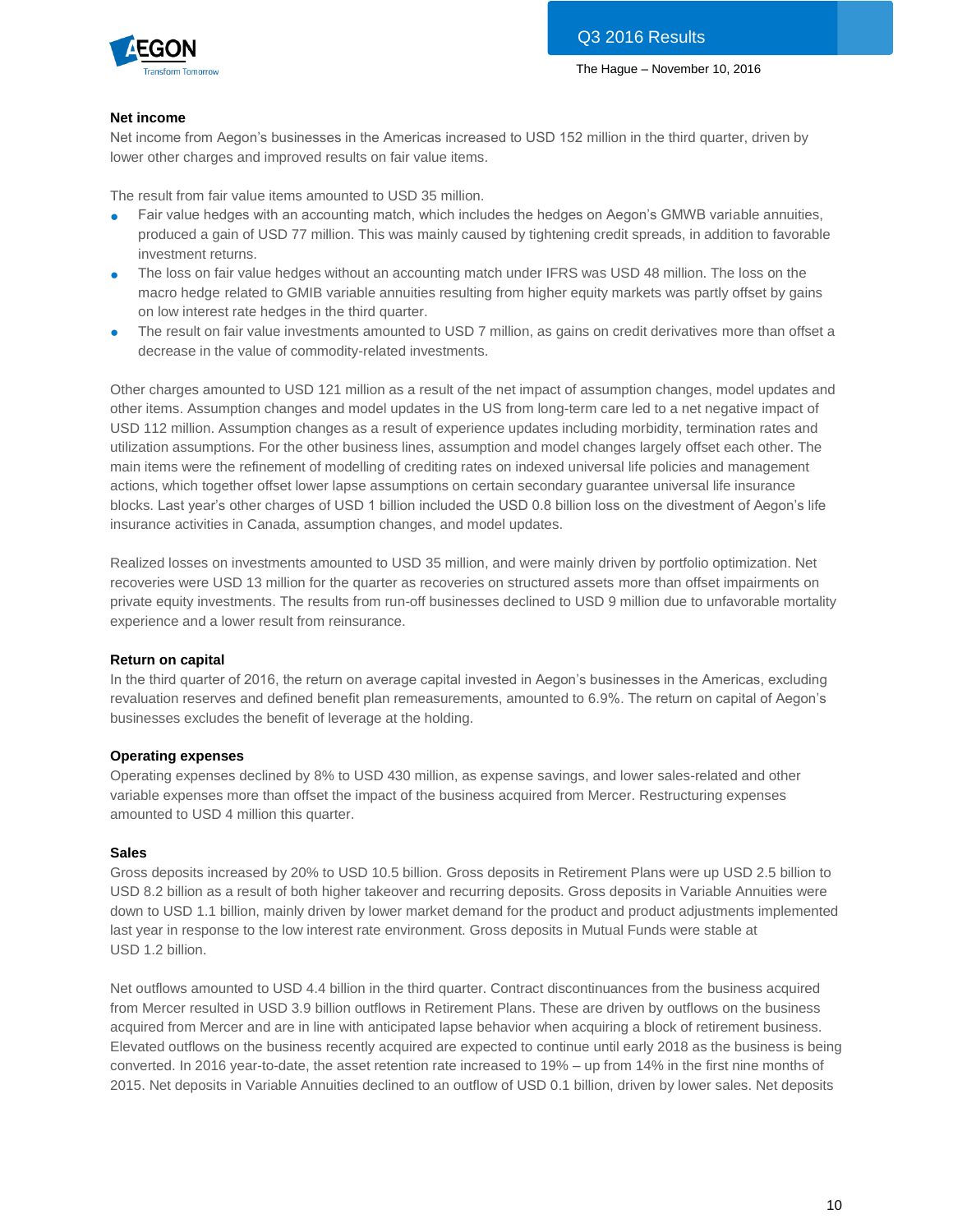

in Mutual Funds increased to USD 0.1 billion. Fixed Annuities experienced net outflows of USD 0.3 billion due to the overall portfolio reduction as part of the strategic repositioning of the business.

New life sales were down to USD 142 million, driven by all product categories. Universal life sales were impacted by new sales force training programs, which led to a decline in the recruitment of new agents. In the longer term these programs should have a favorable impact on sales. Sales of term life products declined as Aegon did not lower its pricing in line with a number of its competitors. New premium production for accident & health insurance declined to USD 211 million, mainly resulting from product exits.

#### **Market consistent value of new business**

The market consistent value of new business declined to USD 63 million in the third quarter of 2016, as a higher contribution from life insurance was more than offset by a lower contribution from Variable Annuities from lower sales following the product adjustments implemented last year and lower margin due to lower interest rates.

#### **Revenue-generating investments**

Revenue-generating investments increased by 2% during the third quarter to USD 471 billion, as positive market impacts more than offset net outflows.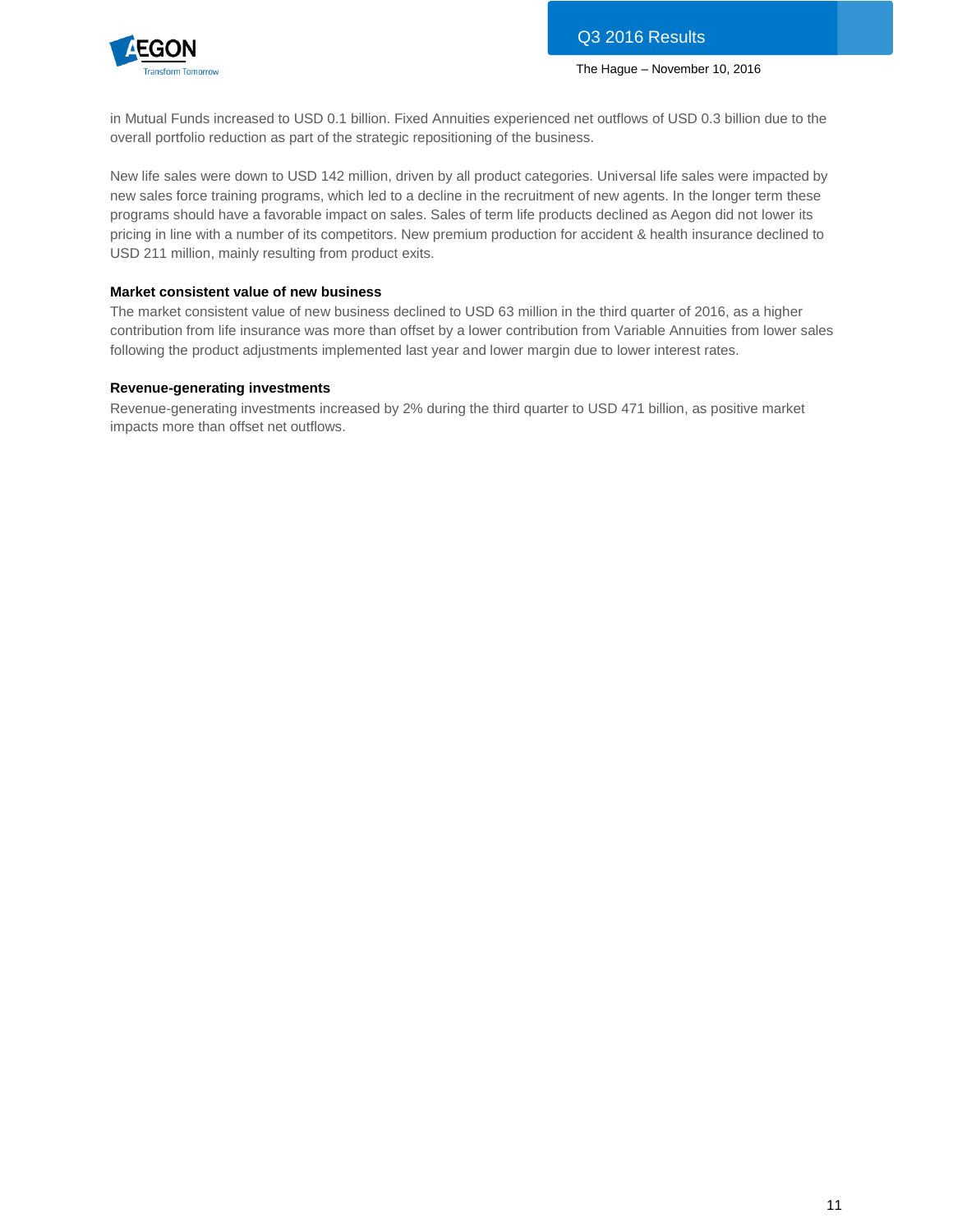

| <b>Americas</b>                                         |                  |                |                                   |                |                          |              |                   |                    |
|---------------------------------------------------------|------------------|----------------|-----------------------------------|----------------|--------------------------|--------------|-------------------|--------------------|
| <b>USD millions</b><br>Notes                            | Q3 2016          | Q2 2016        | $\frac{0}{0}$                     | Q3 2015        | %                        |              | YTD 2016 YTD 2015 | $\frac{0}{0}$      |
| Underlying earnings before tax by line of business      |                  |                |                                   |                |                          |              |                   |                    |
| Life                                                    | 6                | 39             | (83)                              | 85             | (92)                     | 92           | 154               | (40)               |
| Accident & Health                                       | 67               | 20             |                                   | 33             | x <sub>05</sub>          | 131          | 128               | $\boldsymbol{2}$   |
| <b>Retirement Plans</b>                                 | 80               | 69             | 16                                | 67             | 19                       | 203          | 207               | (2)                |
| <b>Mutual Funds</b>                                     | 13               | 12             | 14                                | 13             | $\overline{4}$           | 35           | 34                | $\mathbf{3}$       |
| Variable Annuities                                      | 110              | 97             | 13                                | 106            | $\overline{4}$           | 289          | 390               | (26)               |
| <b>Fixed Annuities</b>                                  | 40               | 45             | (11)                              | 47             | (14)                     | 137          | 112               | 23                 |
| Stable Value Solutions                                  | 24               | 24             | $\mathbf{1}$                      | 25             | (5)                      | 72           | 76                | (6)                |
| Latin America                                           | $\mathbf 1$      |                |                                   | 1              | 16                       | 1            |                   |                    |
| Underlying earnings before tax                          | 342              | 305            | 12                                | 377            | (9)                      | 960          | 1,100             | (13)               |
| Fair value items                                        | 35               | (122)          |                                   | (277)          | ÷,                       | (329)        | (699)             | 53                 |
| Realized gains / (losses) on investments                | (35)             | 5              | ÷.                                | 2              | $\overline{a}$           | 6            | (58)              | $\sim$             |
| Net impairments                                         | 13               | (17)           |                                   | (6)            |                          | (39)         |                   |                    |
| Other income / (charges)                                | (121)            | 45             | ÷,                                | (1,007)        | 88                       | (82)         | (1,007)           | 92                 |
| Run-off businesses                                      | 9                | 21             | (56)                              | 39             | (76)                     | 61           | 75                | (19)               |
| Income before tax                                       | 244              | 236            | $\boldsymbol{\mathsf{3}}$         | (872)          |                          | 577          | (590)             |                    |
| Income tax                                              | (92)             | (44)           | (109)                             | 76             |                          | (128)        | 54                |                    |
| Net income / (loss)                                     | 152              | 192            | (21)                              | (796)          | $\overline{a}$           | 448          | (536)             |                    |
| Net underlying earnings                                 | 246              | 223            | 10                                | 297            | (17)                     | 702          | 840               | (16)               |
|                                                         |                  |                |                                   |                |                          |              |                   |                    |
| Commissions and expenses                                | 1,122            | 1,060          | 6                                 | 944            | 19                       | 3,359        | 3,264             | $\sqrt{3}$         |
| of which operating expenses                             | 430              | 450            | (4)                               | 468            | (8)                      | 1,358        | 1,371             | (1)                |
|                                                         |                  |                |                                   |                |                          |              |                   |                    |
| <b>New life sales</b>                                   | 10               |                |                                   |                |                          |              |                   |                    |
| Life single premiums                                    | 28               | 31             | (11)                              | 33             | (17)                     | 89           | 111               | (20)               |
| Life recurring premiums annualized                      | 139              | 153            | (9)                               | 162            | (14)                     | 447          | 487               | (8)                |
| Total recurring plus 1/10 single                        | 142              | 156            | (9)                               | 165            | (14)                     | 456          | 498               | (8)                |
| Life                                                    | 127              | 144            | (2)                               | 154            | (17)                     | 421          | 465               | (9)                |
| Latin America                                           | 15               | 12             | 28                                | 11             | 32                       | 36           | 33                | 6                  |
| Total recurring plus 1/10 single                        | 142              | 156            | (9)                               | 165            | (14)                     | 456          | 498               | (8)                |
| New premium production accident and health insurance    | 211              | 211            |                                   | 221            | (5)                      | 693          | 787               | (2)                |
|                                                         |                  |                |                                   |                |                          |              |                   |                    |
| Gross deposits (on and off balance) by line of business | 10               | 2              |                                   | 2              |                          |              | 5                 |                    |
| Life<br><b>Retirement Plans</b>                         | 1                |                | (36)                              |                | (6)                      | 6            |                   | $\boldsymbol{\pi}$ |
| <b>Mutual Funds</b>                                     | 8,159            | 8,073<br>1,246 | $\mathbf{1}$                      | 5,648          | 44                       | 28,026       | 21,506<br>3,759   | 30                 |
| Variable Annuities                                      | 1,153            |                | (7)                               | 1,228          | (6)                      | 4,171        |                   | 11                 |
| <b>Fixed Annuities</b>                                  | 1,078<br>71      | 1,139          | (5)                               | 1,806          | (40)                     | 3,429<br>199 | 6,272<br>213      | (45)               |
| Latin America                                           | 3                | 61<br>2        | 16                                | 63<br>3        | 13                       | 7            | 9                 | (6)                |
| <b>Total gross deposits</b>                             | 10,466           | 10,524         | 44                                | 8,749          | $\pi$<br>20              | 35,840       | 31,764            | (15)<br>13         |
|                                                         |                  |                | (1)                               |                |                          |              |                   |                    |
| Net deposits (on and off balance) by line of business   | 10 <sup>10</sup> |                |                                   |                |                          |              |                   |                    |
| Life                                                    | (15)             | (11)           | (41)                              | (9)            | (74)                     | (34)         | (30)              | (11)               |
| <b>Retirement Plans</b>                                 | (3,883)          | 181            | $\sim$                            | 622            | ÷,                       | 1,547        | 7,274             | (79)               |
| <b>Mutual Funds</b>                                     | 87               | 103            | (16)                              | $\overline{2}$ |                          | 456          | (47)              |                    |
| Variable Annuities                                      | (56)             | 58             | ÷,                                | 565            | ÷,                       | 167          | 1,954             | (91)               |
| <b>Fixed Annuities</b>                                  | (274)            | (328)          | $\ensuremath{\mathcal{T}}\xspace$ | (395)          | 31                       | (956)        | (1,312)           | 27                 |
| Latin America                                           | $\mathbf{1}$     | ÷.             | 160                               | (1)            |                          | 2            | (1)               |                    |
| Total net deposits excluding run-off businesses         | (4, 141)         | 3              |                                   | 785            | $\overline{\phantom{a}}$ | 1,181        | 7,836             | (85)               |
| Run-off businesses                                      | (264)            | (119)          | (23)                              | (328)          | 19                       | (647)        | (689)             | 6                  |
| Total net deposits / (outflows)                         | (4, 405)         | (115)          |                                   | 457            |                          | 534          | 7,147             | (93)               |

## **Revenue-generating investments**

|                                             | Sep. 30, | Jun. 30, |   | Dec. 31, |                |
|---------------------------------------------|----------|----------|---|----------|----------------|
|                                             | 2016     | 2016     | % | 2015     | $\frac{0}{0}$  |
| Revenue-generating investments (total)      | 471.120  | 463,231  |   | 436,136  | 8              |
| Investments general account                 | 105,096  | 104,495  |   | 95,182   | 10             |
| Investments for account of policyholders    | 114,337  | 111,440  |   | 109,894  | $\overline{4}$ |
| Off balance sheet investments third parties | 251,687  | 247,297  |   | 231,060  | 9              |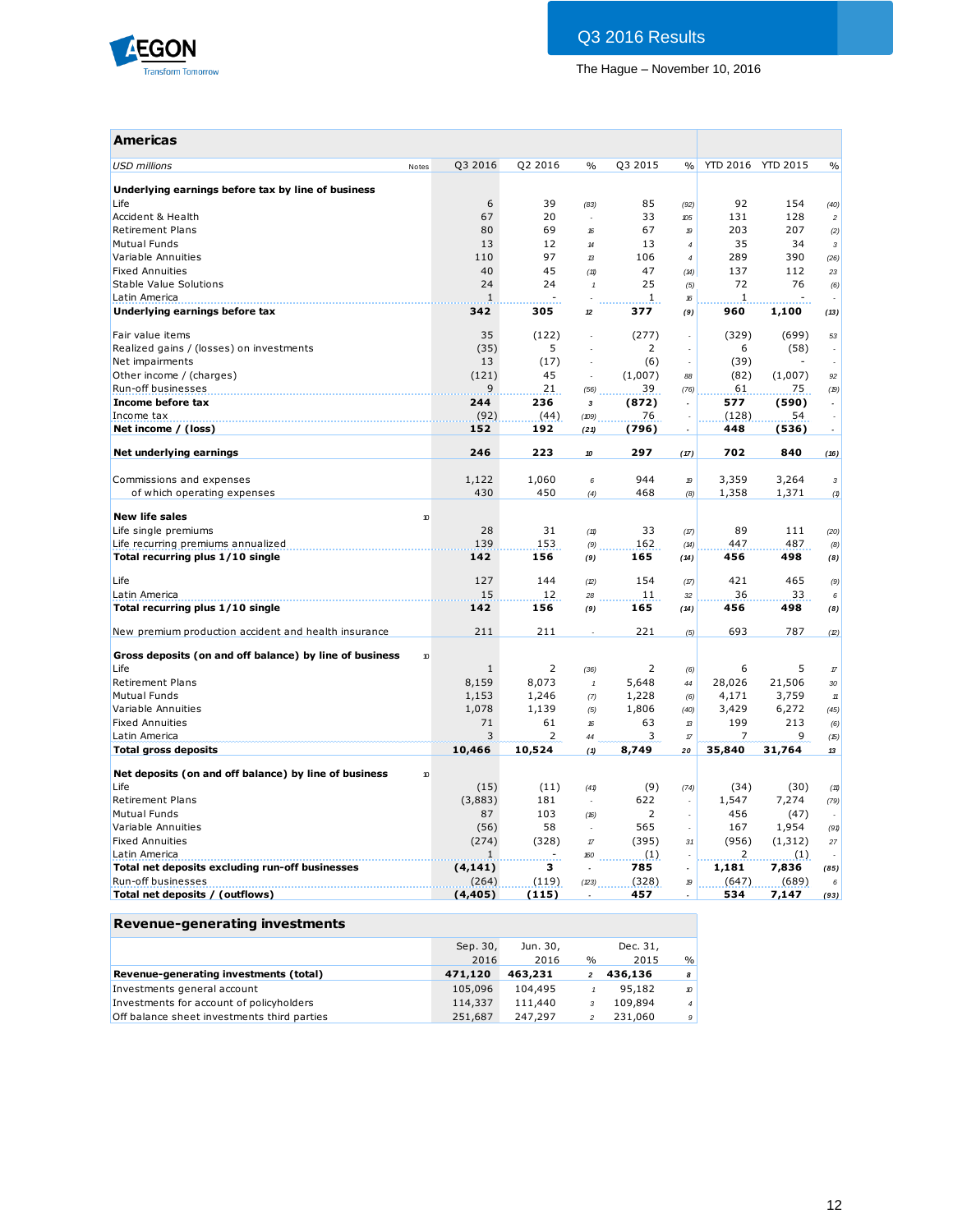

## **Europe**

- **Underlying earnings before tax increase 11% to EUR 151 million**
- **Net income of EUR 228 million supported by fair value items and realized gains on investments**
- Gross deposits increase to EUR 2.8 billion driven by UK platform and savings in the Netherlands
- **Platform assets in the United Kingdom increase to EUR 13 billion**

#### **Execution of strategy**

In its established markets in the Netherlands and the United Kingdom, Aegon's focus is on improving its customer experience by introducing digital innovations and capturing a larger share of the customer value chain. Stap – a Dutch General Pension Fund (APF) initiated by Aegon – welcomed its first customer after having been the first APF to receive a license from the Dutch Central Bank last quarter. On October 1, 2016, Eastman Chemical's pension fund E-way transferred EUR 155 million accrued benefits of its 900 participants to Stap. Given the acceleration in the shift from defined benefit to defined contribution in the Dutch market, Aegon expects that demand for Stap's attractive proposition will lead to significant inflows.

In the United Kingdom, Aegon focuses on its pension and protection customers. In its core pension business, Aegon is accelerating the upgrading of customers from its backbook to its market leading platform. Aegon upgraded over 50,000 existing customers and EUR 1.5 billion of their assets to its platform in the third quarter. This contributed to the EUR 1.9 billion of net platform inflows achieved, confirming Aegon's platform as one of the fastest growing in the market, with total assets surpassing GBP 10 billion for the first time with GBP 11.2 billion (EUR 13.0 billion) assets at the end of the quarter. The acquisition of BlackRock's DC pension platform business announced earlier this year will further improve the scale and competitive position of Aegon's pension business. Aegon is administering BlackRock's DC pension platform business as of the third quarter. The legal transfer through a Part VII process is expected to be completed in the first half of 2018. The acquisition of Cofunds – which establishes Aegon's UK business as the number one provider in the retail platform market – is expected to close in December 2016.

Aegon focuses on profitable growth in Central & Eastern Europe (CEE) and Spain & Portugal. Aegon aims to grow mostly in protection products, which offer the best value for money for customers. In the third quarter, this strategy again resulted in increased protection sales in CEE. As a result, the share of protection products in the sales mix grew from 30% last year to over 40% in the third quarter of 2016. In Spain, the market consistent value of new business increased by 32% despite stable new life sales resulting from the focus on protection rather than savings products.

#### **Underlying earnings before tax**

Underlying earnings before tax from Aegon's operations in Europe increased by 11% to EUR 151 million compared with the third quarter of 2015. This was mainly the result of lower DPAC amortization in the United Kingdom due to the write down of DPAC related to upgrading customers to the retirement platform in the fourth quarter of 2015.

- Underlying earnings in the Netherlands amounted to EUR 133 million. Earnings from Pensions declined to EUR 42 million, as favorable claims experience was partially offset by lower investment income. Life & Savings earnings increased to EUR 85 million, as investments in new business initiatives were more than offset by lower funding costs. The result from the Non-life business declined to a loss of EUR 1 million as the benefit from the divestment of the loss-making commercial line non-life business was more than offset by weather-related losses. Earnings from the distribution businesses increased to EUR 7 million, mainly driven by expense savings.
- The United Kingdom contributed underlying earnings of EUR 5 million. Life earnings declined to EUR 6 million, principally driven by the impact of the sale of the annuity business. Earnings from Pensions improved to a loss of EUR 1 million, as the benefit of lower DPAC amortization and increased fee income driven by equity market performance more than offset margin pressure.
- Underlying earnings in CEE increased to EUR 12 million, as earnings in Hungary benefited from a higher reinsurance recovery and an improvement in the non-life claims ratio.
- Underlying earnings in Spain & Portugal were down to EUR 1 million, as higher earnings from Aegon's bancassurance joint ventures were more than offset by adverse claims experience.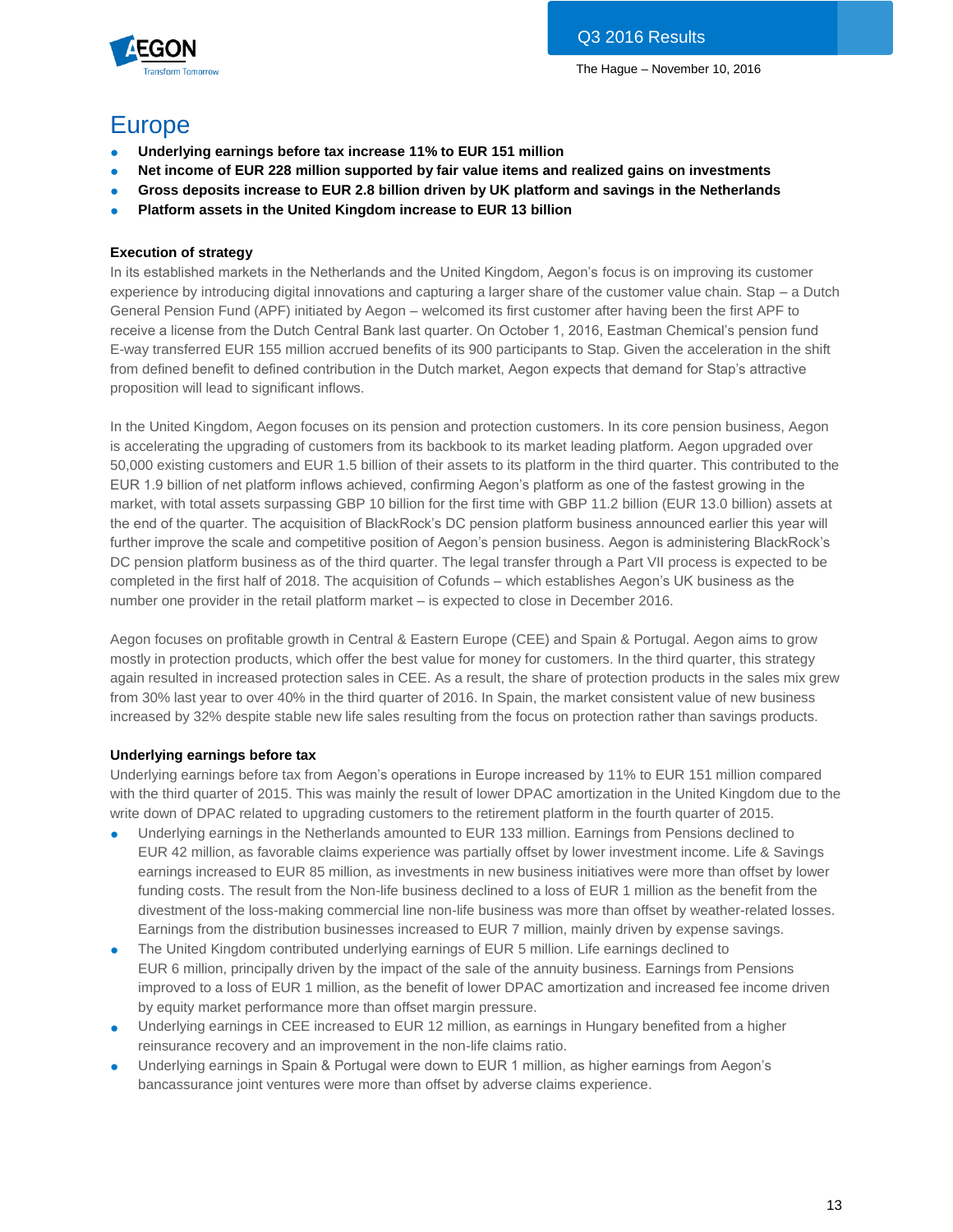

#### **Net income**

Net income from Aegon's businesses in Europe increased to EUR 228 million. The gain from fair value items amounted to EUR 49 million, mainly driven by positive real estate revaluations in the Netherlands. Realized gains increased to EUR 49 million due to the sale of assets in the United Kingdom related to the divestment of the annuity book and normal trading activity in the Netherlands. Impairments amounted to EUR 6 million, mainly driven by the consumer loan portfolio in the Netherlands. Other income amounted to EUR 52 million, as restructuring and expenses related to the acquisitions of Cofunds and BlackRock's defined contribution business were more than offset by model updates in the guarantee provision in the Netherlands and income related to policyholder taxes in the United Kingdom with an equal offset in Aegon's income tax line. The model updates resulted in a benefit of EUR 28 million.

#### **Return on capital**

The return on average capital invested in Aegon's businesses in Europe increased to 7.2%, excluding revaluation reserves and defined benefit plan remeasurements. Return on capital of Aegon's businesses excludes the benefit of leverage at the holding. For the Netherlands, return on capital was 9.7%. The return in the United Kingdom was 3.8%, and benefited from a tax credit. In CEE, it was 10.1%, while in Spain & Portugal it was -0.9%.

#### **Operating expenses**

Operating expenses increased by 4% to EUR 354 million. Favorable currency movements were more than offset by expenses related to the acquisitions of Cofunds and BlackRock's defined contribution business in the United Kingdom of EUR 10 million, and higher Solvency II-related expenses and investments in new business initiatives in the Netherlands.

#### **Sales**

Gross deposits increased by 7% to EUR 2.8 billion driven by UK platform flows and savings in the Netherlands. Gross deposits were up by 17% on a constant currency basis. This growth was primarily the result of the continued strong performance of Knab, which accounted for EUR 1.1 billion of gross deposits in the third quarter, up from EUR 0.6 billion in the third quarter of 2015. In the United Kingdom, gross deposits were down 1% on a constant currency basis, as growth of platform deposits was offset by lower flows from traditional pension products and variable annuities.

Net outflows for Europe improved to EUR 41 million due to higher inflows at Knab and the pension business in CEE, lower outflows in the United Kingdom from the traditional pension business, and favorable currency movements. Production of mortgages in the Netherlands in the third quarter of 2016 increased by 12% to EUR 1.7 billion, of which EUR 1.4 billion was related to third-party investor demand. Aegon now ranks as the fourth largest mortgage provider in the Dutch market.

New life sales declined by 6% to EUR 64 million in the third quarter mainly as a result of adverse currency movements. On a constant currency basis sales were down 2% due to lower pension sales in the Netherlands as there is limited demand for defined benefit solutions in the current low interest rate environment.

#### **Market consistent value of new business**

The market consistent value of new business in Europe totaled EUR 14 million. The value of new business in the Netherlands slightly declined as the higher contribution from mortgages in the Netherlands was more than offset by lower new life sales and the exclusion of the value of new business generated by Aegon Bank in the Netherlands as of 2016. In Spain & Portugal, the value of new business increased as a result of a more favorable product mix. The value of new business in the United Kingdom decreased as a result of lower interest rates and the divestment of the annuity portfolio.

#### **Revenue-generating investments**

Revenue-generating investments increased to EUR 165 billion, as favorable market impacts more than offset unfavorable currency movements and net outflows.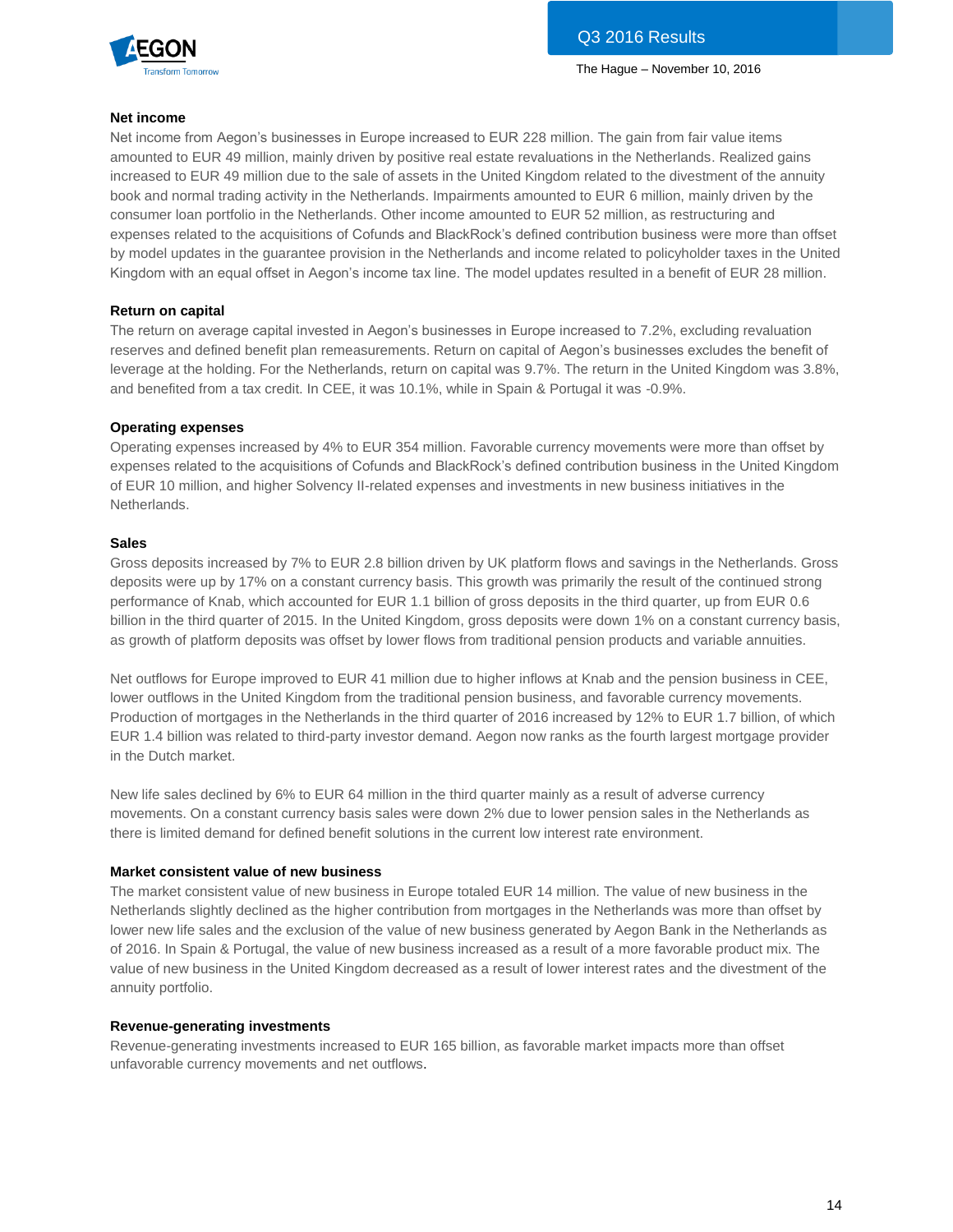

## Q3 2016 Results

The Hague – November 10, 2016

| <b>Europe</b>                                            |                |         |                            |                |                            |       |                   |                             |
|----------------------------------------------------------|----------------|---------|----------------------------|----------------|----------------------------|-------|-------------------|-----------------------------|
| <b>EUR</b> millions<br>Notes                             | Q3 2016        | Q2 2016 | $\frac{0}{0}$              | Q3 2015        | $\frac{0}{0}$              |       | YTD 2016 YTD 2015 | $\frac{0}{0}$               |
| Underlying earnings before tax                           |                |         |                            |                |                            |       |                   |                             |
| The Netherlands                                          | 133            | 138     | (4)                        | 135            | (1)                        | 400   | 402               | (1)                         |
| United Kingdom                                           | 5              | 7       | (36)                       | (10)           | $\overline{\phantom{a}}$   | 35    | (18)              |                             |
| Central & Eastern Europe                                 | 12             | 14      | (14)                       | 8              | 49                         | 41    | 23                | 76                          |
| Spain & Portugal                                         | $\mathbf{1}$   |         |                            | 3              | (64)                       | 5     | 10                | (52)                        |
| Underlying earnings before tax                           | 151            | 160     | (6)                        | 137            | $11\,$                     | 481   | 417               | $\bf 15$                    |
| Fair value items                                         | 49             | (190)   | $\Box$                     | 87             | (43)                       | (212) | 81                |                             |
| Realized gains / (losses) on investments                 | 49             | 223     | (78)                       | 32             | 53                         | 290   | 332               | (13)                        |
| Net impairments                                          | (6)            | (4)     | (30)                       | (6)            | $11$                       | (10)  | (15)              | 35                          |
|                                                          | 52             | (701)   |                            | (42)           | $\sim$                     | (648) | (53)              | ÷.                          |
| Income before tax                                        | 296            | (512)   |                            | 208            | 42                         | (100) | 762               | $\overline{a}$              |
| Income tax                                               | (68)           | 6       |                            | (34)           | (97)                       | (79)  | (162)             | 51                          |
| Net income / (loss)                                      | 228            | (506)   |                            | 174            | 31                         | (179) | 600               | $\overline{\phantom{a}}$    |
| Net income / (loss) attributable to:                     |                |         |                            |                |                            |       |                   |                             |
| Equity holders of Aegon N.V.                             | 228            | (506)   | $\epsilon$                 | 174            | .31                        | (179) | 600               |                             |
| Net underlying earnings                                  | 132            | 117     | 12                         | 107            | 23                         | 387   | 334               | 16                          |
| Commissions and expenses                                 | 497            | 522     | (5)                        | 560            | (11)                       | 1,563 | 1,773             | (2)                         |
| of which operating expenses                              | 354            | 369     | (4)                        | 341            | $\overline{4}$             | 1,083 | 1,054             | $\mathbf{3}$                |
|                                                          |                |         |                            |                |                            |       |                   |                             |
| <b>New life sales</b><br>6, 10                           |                |         |                            |                |                            |       |                   |                             |
| Life single premiums                                     | 285            | 256     | $11\,$                     | 310            | (8)                        | 894   | 972               | (8)                         |
| Life recurring premiums annualized                       | 36             | 49      | (27)                       | 38             | (5)                        | 135   | 141               | (5)                         |
| Total recurring plus 1/10 single                         | 64             | 75      | (14)                       | 69             | (6)                        | 224   | 238               | (6)                         |
| Life                                                     | 50             | 59      | (15)                       | 50             | (2)                        | 167   | 177               | (5)                         |
| Pensions                                                 | 15             | 16      | (10)                       | 18             | (20)                       | 57    | 62                | (8)                         |
| Total recurring plus 1/10 single                         | 64             | 75      | (14)                       | 69             | (6)                        | 224   | 238               | (6)                         |
| The Netherlands                                          | 21             | 23      | (9)                        | 24             | (B)                        | 83    | 87                | (4)                         |
| United Kingdom                                           | 18             | 20      | (8)                        | 18             | $\overline{c}$             | 56    | 54                | $\overline{4}$              |
| Central & Eastern Europe                                 | 17             | 21      | (17)                       | 19             | (7)                        | 57    | 69                | (16)                        |
| Spain & Portugal                                         | $\overline{7}$ | 11      | (29)                       | 8              | (2)                        | 28    | 30                | (6)                         |
| Total recurring plus 1/10 single                         | 64             | 75      | (14)                       | 69             | (6)                        | 224   | 238               | (6)                         |
| New premium production accident and health insurance     | 5              | 9       | (43)                       | $\overline{4}$ | $\boldsymbol{p}$           | 24    | 19                | 27                          |
| New premium production general insurance                 | 20             | 27      | (25)                       | 18             | $\boldsymbol{\mathcal{H}}$ | 71    | 59                | 20                          |
| Gross deposits (on and off balance)<br>10                |                |         |                            |                |                            |       |                   |                             |
| The Netherlands                                          | 1,417          | 1,511   | (6)                        | 1,000          | 42                         | 4,784 | 3,679             | 30                          |
| United Kingdom                                           | 1,280          | 1,506   | (15)                       | 1,536          | (17)                       | 4,305 | 4,525             | (5)                         |
| Central & Eastern Europe                                 | 65             | 64      | $\mathbf{1}$               | 57             | 15                         | 191   | 165               | 15                          |
| Spain & Portugal                                         | 7              | 6       | $\boldsymbol{\mathcal{H}}$ | 3              | 139                        | 18    | 12                | 45                          |
| <b>Total gross deposits</b>                              | 2,769          | 3,088   | (10)                       | 2,595          | $\overline{7}$             | 9,298 | 8,381             | $\boldsymbol{\mathcal{11}}$ |
|                                                          |                |         |                            |                |                            |       |                   |                             |
| Net deposits (on and off balance)<br>$\boldsymbol{\eta}$ |                |         |                            |                |                            |       |                   |                             |
| The Netherlands                                          | 289            | 445     | (35)                       | 230            | 25                         | 1,516 | 1,381             | 10                          |
| United Kingdom                                           | (381)          | (328)   | (16)                       | (438)          | 13                         | (802) | (862)             | $\overline{7}$              |
| Central & Eastern Europe                                 | 46             | 39      | 19                         | 17             | 176                        | 125   | 4                 |                             |
| Spain & Portugal                                         | 5              | 3       | 42                         | $\mathbf{1}$   | $\sim$                     | 10    | 5                 | 121                         |
| Total net deposits / (outflows)                          | (41)           | 159     |                            | (190)          | 79                         | 849   | 527               | 61                          |
| Revenue-generating investments                           |                |         |                            |                |                            |       |                   |                             |

|                                             | Sep. 30, | Jun. 30, |                | Dec. 31, |               |
|---------------------------------------------|----------|----------|----------------|----------|---------------|
|                                             | 2016     | 2016     | $\%$           | 2015     | $\frac{9}{6}$ |
| Revenue-generating investments (total)      | 165,194  | 163,352  |                | 175,687  | (6)           |
| Investments general account                 | 60,265   | 60,661   | (1)            | 68,459   | (2)           |
| Investments for account of policyholders    | 95,757   | 94,211   | $\overline{c}$ | 99,070   | (3)           |
| Off balance sheet investments third parties | 9,172    | 8,480    | 8              | 8,158    | $\mathbb{Z}$  |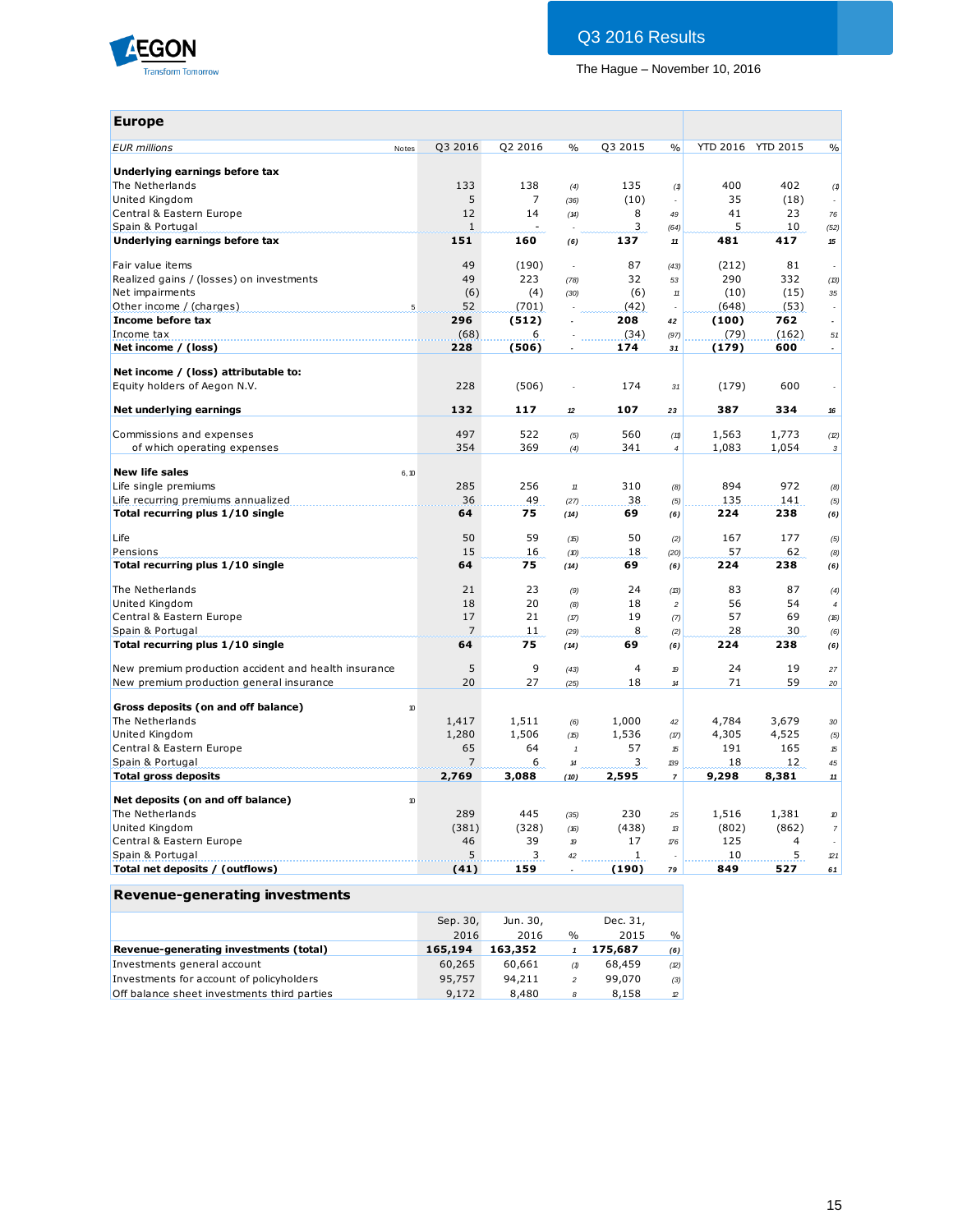

## **Europe Segments**

| The<br>United<br>Eastern<br>Spain &<br>Netherlands<br>Kingdom<br>Portugal<br><b>EUR millions</b><br>Europe<br>2016 03<br>Underlying earnings before tax<br>geographically by line of business<br>85<br>6<br>Life<br>(2)<br>10<br>Pensions<br>42<br>(1)<br>2<br>Non-life<br>(1)<br>4<br>Other<br>$\overline{7}$<br>133<br>5<br>12<br>$\mathbf{1}$<br>Underlying earnings before tax<br>54<br>Fair value items<br>(4)<br>31<br>Realized gains / (losses) on investments<br>17<br>1<br>Impairment charges<br>(7)<br>Impairment reversals<br>1<br>30<br>22<br>Other income / (charges)<br>5<br>Income / (loss) before tax<br>241<br>39<br>14<br>1<br>Income tax (expense) / benefit<br>(53)<br>(9)<br>(3)<br>(2)<br>Net income / (loss)<br>188<br>30<br>11<br>(1)<br>Net income / (loss) attributable to:<br>Equity holders of Aegon N.V.<br>188<br>30<br>(1)<br>11 |                         |     |    | Central & |     |        |
|-----------------------------------------------------------------------------------------------------------------------------------------------------------------------------------------------------------------------------------------------------------------------------------------------------------------------------------------------------------------------------------------------------------------------------------------------------------------------------------------------------------------------------------------------------------------------------------------------------------------------------------------------------------------------------------------------------------------------------------------------------------------------------------------------------------------------------------------------------------------|-------------------------|-----|----|-----------|-----|--------|
|                                                                                                                                                                                                                                                                                                                                                                                                                                                                                                                                                                                                                                                                                                                                                                                                                                                                 |                         |     |    |           |     | Europe |
|                                                                                                                                                                                                                                                                                                                                                                                                                                                                                                                                                                                                                                                                                                                                                                                                                                                                 |                         |     |    |           |     |        |
|                                                                                                                                                                                                                                                                                                                                                                                                                                                                                                                                                                                                                                                                                                                                                                                                                                                                 |                         |     |    |           |     |        |
|                                                                                                                                                                                                                                                                                                                                                                                                                                                                                                                                                                                                                                                                                                                                                                                                                                                                 |                         |     |    |           |     |        |
|                                                                                                                                                                                                                                                                                                                                                                                                                                                                                                                                                                                                                                                                                                                                                                                                                                                                 |                         |     |    |           |     | 99     |
|                                                                                                                                                                                                                                                                                                                                                                                                                                                                                                                                                                                                                                                                                                                                                                                                                                                                 |                         |     |    |           |     | 43     |
|                                                                                                                                                                                                                                                                                                                                                                                                                                                                                                                                                                                                                                                                                                                                                                                                                                                                 |                         |     |    |           |     | 3      |
|                                                                                                                                                                                                                                                                                                                                                                                                                                                                                                                                                                                                                                                                                                                                                                                                                                                                 |                         |     |    |           |     | 7      |
|                                                                                                                                                                                                                                                                                                                                                                                                                                                                                                                                                                                                                                                                                                                                                                                                                                                                 |                         |     |    |           |     | 151    |
|                                                                                                                                                                                                                                                                                                                                                                                                                                                                                                                                                                                                                                                                                                                                                                                                                                                                 |                         |     |    |           |     | 49     |
|                                                                                                                                                                                                                                                                                                                                                                                                                                                                                                                                                                                                                                                                                                                                                                                                                                                                 |                         |     |    |           |     | 49     |
|                                                                                                                                                                                                                                                                                                                                                                                                                                                                                                                                                                                                                                                                                                                                                                                                                                                                 |                         |     |    |           |     | (7)    |
|                                                                                                                                                                                                                                                                                                                                                                                                                                                                                                                                                                                                                                                                                                                                                                                                                                                                 |                         |     |    |           |     | 1      |
|                                                                                                                                                                                                                                                                                                                                                                                                                                                                                                                                                                                                                                                                                                                                                                                                                                                                 |                         |     |    |           |     | 52     |
|                                                                                                                                                                                                                                                                                                                                                                                                                                                                                                                                                                                                                                                                                                                                                                                                                                                                 |                         |     |    |           |     | 296    |
|                                                                                                                                                                                                                                                                                                                                                                                                                                                                                                                                                                                                                                                                                                                                                                                                                                                                 |                         |     |    |           |     | (68)   |
|                                                                                                                                                                                                                                                                                                                                                                                                                                                                                                                                                                                                                                                                                                                                                                                                                                                                 |                         |     |    |           |     | 228    |
|                                                                                                                                                                                                                                                                                                                                                                                                                                                                                                                                                                                                                                                                                                                                                                                                                                                                 |                         |     |    |           |     |        |
|                                                                                                                                                                                                                                                                                                                                                                                                                                                                                                                                                                                                                                                                                                                                                                                                                                                                 |                         |     |    |           |     | 228    |
|                                                                                                                                                                                                                                                                                                                                                                                                                                                                                                                                                                                                                                                                                                                                                                                                                                                                 | Net underlying earnings | 102 | 21 | 10        | (1) | 132    |
| Commissions and expenses<br>234<br>165<br>58<br>40                                                                                                                                                                                                                                                                                                                                                                                                                                                                                                                                                                                                                                                                                                                                                                                                              |                         |     |    |           |     | 497    |
| 202<br>98<br>33<br>21<br>of which operating expenses                                                                                                                                                                                                                                                                                                                                                                                                                                                                                                                                                                                                                                                                                                                                                                                                            |                         |     |    |           |     | 354    |

|                                          |             |                              | Central &                |                          |        |
|------------------------------------------|-------------|------------------------------|--------------------------|--------------------------|--------|
|                                          | The         | United                       | Eastern                  | Spain &                  |        |
| <b>EUR millions</b>                      | Netherlands | Kingdom                      | Europe                   | Portugal                 | Europe |
| 2015 Q3                                  |             |                              |                          |                          |        |
| Underlying earnings before tax           |             |                              |                          |                          |        |
| geographically by line of business       |             |                              |                          |                          |        |
| Life                                     | 81          | 15                           | 6                        |                          | 101    |
| Pensions                                 | 47          | (24)                         | 3                        |                          | 25     |
| Non-life                                 | 1           |                              | (1)                      | 3                        | 4      |
| Other                                    | 6           | $\qquad \qquad \blacksquare$ |                          | $\overline{\phantom{a}}$ | 6      |
| Underlying earnings before tax           | 135         | (10)                         | 8                        | 3                        | 137    |
| Fair value items                         | 44          | 44                           |                          |                          | 87     |
| Realized gains / (losses) on investments | 32          | $\mathbf{1}$                 |                          |                          | 32     |
| Impairment charges                       | (6)         |                              | (1)                      |                          | (7)    |
| Impairment reversals                     | 1           |                              |                          |                          | 1      |
| Other income / (charges)                 | (44)<br>5   | 3                            | $\overline{\phantom{a}}$ | $\overline{\phantom{a}}$ | (42)   |
| Income / (loss) before tax               | 160         | 38                           | $\overline{ }$           | 3                        | 208    |
| Income tax (expense) / benefit           | (34)        | 3                            | (2)                      | (1)                      | (34)   |
| Net income / (loss)                      | 126         | 41                           | 5                        | $\overline{2}$           | 174    |
| Net income / (loss) attributable to:     |             |                              |                          |                          |        |
| Equity holders of Aegon N.V.             | 126         | 41                           | 5                        | 2                        | 174    |
| Net underlying earnings                  | 104         | (6)                          | 6                        | $\overline{2}$           | 107    |
| Commissions and expenses                 | 243         | 224                          | 59                       | 34                       | 560    |
| of which operating expenses              | 193         | 98                           | 33                       | 17                       | 341    |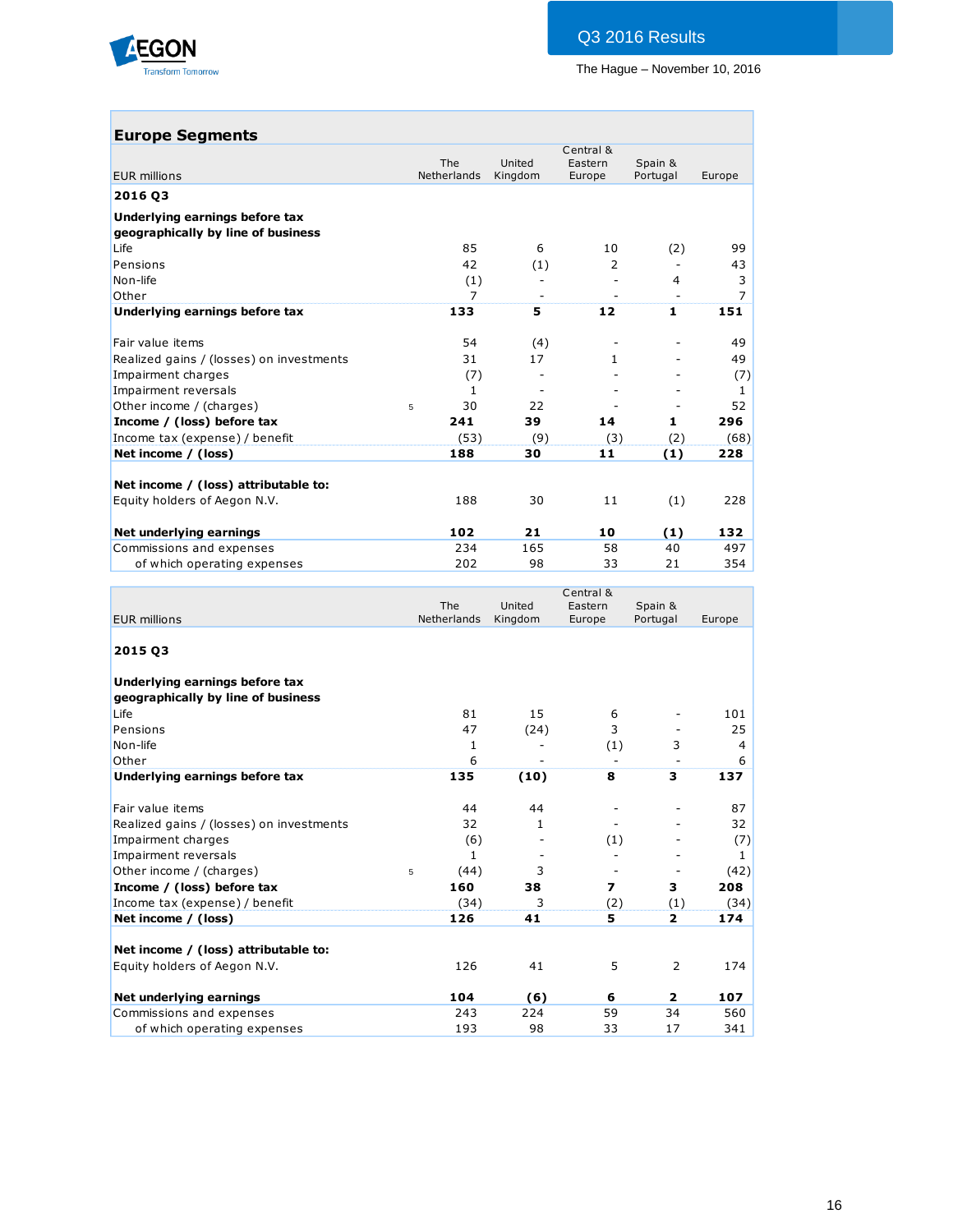

## Asia

- **Underlying earnings before tax amount to USD 7 million**
- **Net income increases to USD 6 million**
- New life sales decrease to USD 31 million due to focus on profitability
- **Gross deposits were up to USD 93 million driven by the launch of a new VA product**

### **Execution of strategy**

Aegon strives for its Asian businesses to become a financially meaningful contributor and growth engine for the group. The company focuses on three fast-growing and underserved customer segments in Asia: High Net Worth (HNW) individuals, aging affluent customers, and ascending affluent customers. Universal life insurance, variable annuities, and protection products are core products in the region. These products are supplemented with direct-to consumer digital distribution platforms in markets in which Aegon does not have an insurance license.

Aegon aims to grow its distribution network in Asia in order to reach more customers. Transamerica Life Bermuda (TLB) secured a new bancassurance partnership in the quarter with Standard Chartered's private bank in Singapore. The partnership will enable TLB to diversify its distribution with Standard Chartered's private bank network in Singapore to reach more potential HNW customers.

Aegon is continuing to make changes to its product portfolio in Asia. In the third quarter, Aegon launched its existing foreign currency variable annuity to additional distribution channels in Japan following the successful product launch in the second quarter. Aegon also expanded its product portfolio in October by adding a new foreign currency variable annuity product with a guaranteed minimum withdrawal benefit in Japan.

#### **Underlying's earnings before tax**

In the third quarter of 2016, Aegon's underlying earnings before tax in Asia decreased to USD 7 million, mainly due to lower earnings from the HNW businesses.

- Earnings from HNW businesses decreased by 40% to USD 14 million. An unfavorable intangible adjustment due to lower than anticipated investment yields more than offset favorable mortality experience in the third quarter of 2016. The comparable quarter last year included a favorable intangible adjustment.
- Earnings from ADAMS were nil due to lower production in Indonesia, running off the Australian business and an unfavorable exchange rate impact in Japan.
- The loss from Strategic partnerships in China, Japan and India remained stable at USD 7 million. The growth of the business in China was partly offset by the increase in ownership from 26% to 49% in Aegon's strategic partnership in India.

#### **Net income**

The net income from Aegon's operations in Asia amounted to USD 6 million. The gain from fair value items of USD 7 million was mainly due to hedging results, while the loss from other charges of USD 6 million was the result of annual assumption changes and model updates. Realized gains of USD 2 million were driven by normal trading activity in a low interest rate environment. Income tax amounted to USD 4 million, as a result of relatively high profits for tax purposes and limited tax benefits on losses.

#### **Return on capital**

The return on average capital invested in Aegon's businesses in Asia, excluding revaluation reserve was 0%.

#### **Operating expenses**

Operating expenses increased by 26% to USD 38 million in the third quarter. This was partly driven by the increase in Aegon's stake in its strategic partnership in India from 26% to 49%. On a comparable basis, operating expenses increased by 16% due to the investment made to strengthen the organization and the favorable timing of expenses in the third quarter of 2015.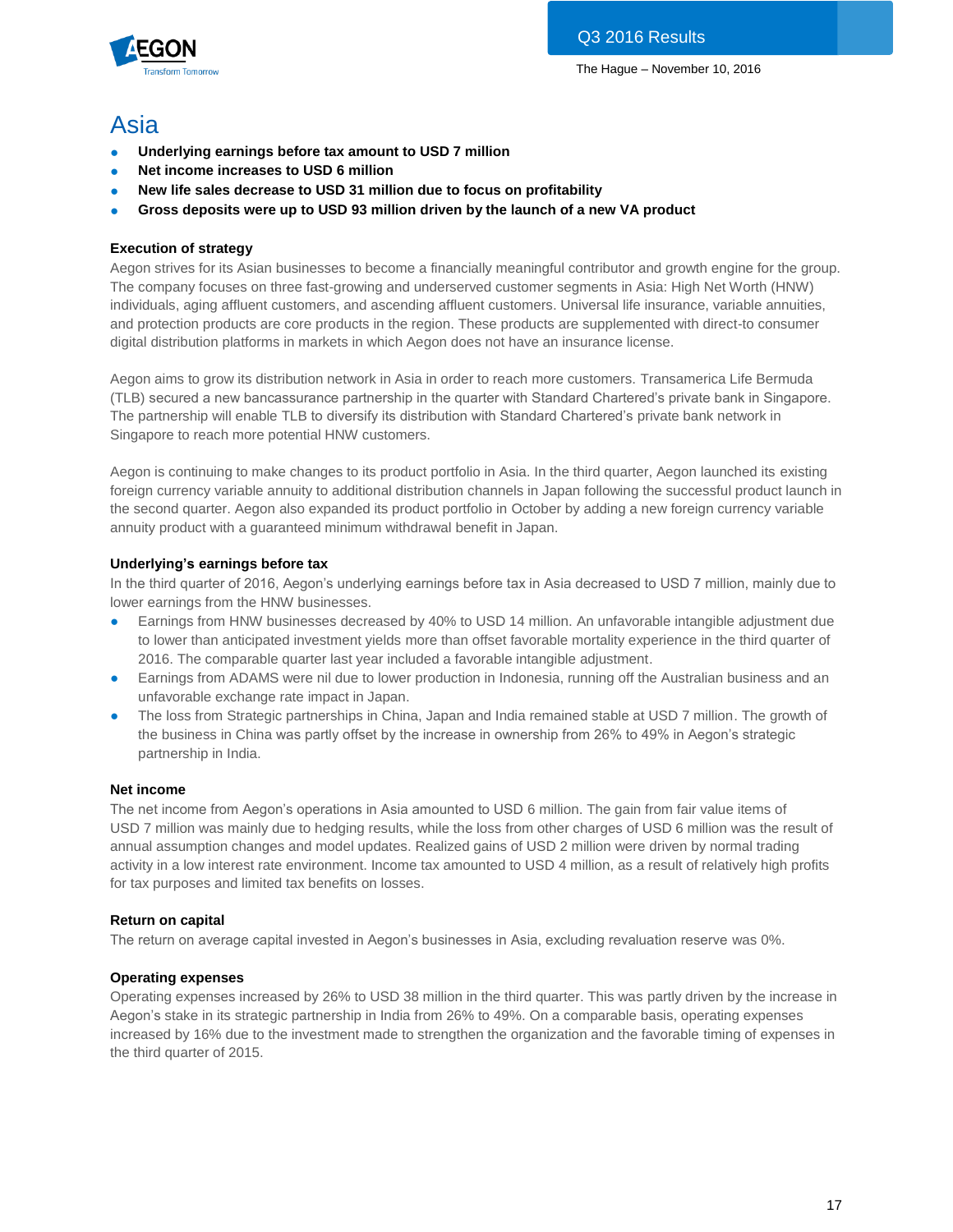

#### **Sales**

New life sales decreased by 33% compared with the third quarter of 2015 to USD 31 million.

- Sales from HNW businesses declined by 50% to USD 19 million as a result of Aegon's strict pricing discipline.
- Sales from Strategic partnerships increased by 36% to USD 13 million, mainly driven by strong production of the critical illness product in the agency and broker channels in China.

New premium production from accident & health insurance decreased by 52% to USD 4 million mainly due to rationalization of unprofitable sales campaigns in the ADAMS business, especially Indonesia.

Gross deposits from Strategic partnerships increased by 61% to USD 93 million due to both the launch of the foreign currency variable annuity product in Japan and favorable currency movements. On a constant currency basis deposits were 33% higher, as inflows from the recently launched foreign currency variable annuity product were partially offset by lower yen-denominated variable annuity sales. Net deposits increased to USD 77 million reflecting higher gross deposits and stable lapse experience.

#### **Market consistent value of new business**

The market consistent value of new business in Asia decreased to a loss of USD 1 million. This was mainly caused by unfavorable interest rates movements and lower overall sales.

#### **Revenue-generating investments**

Revenue-generating investments were up 6% to USD 9 billion during the third quarter of 2016, driven by favorable market movements and growth of the HNW businesses, as well as net deposits from the strategic partnerships.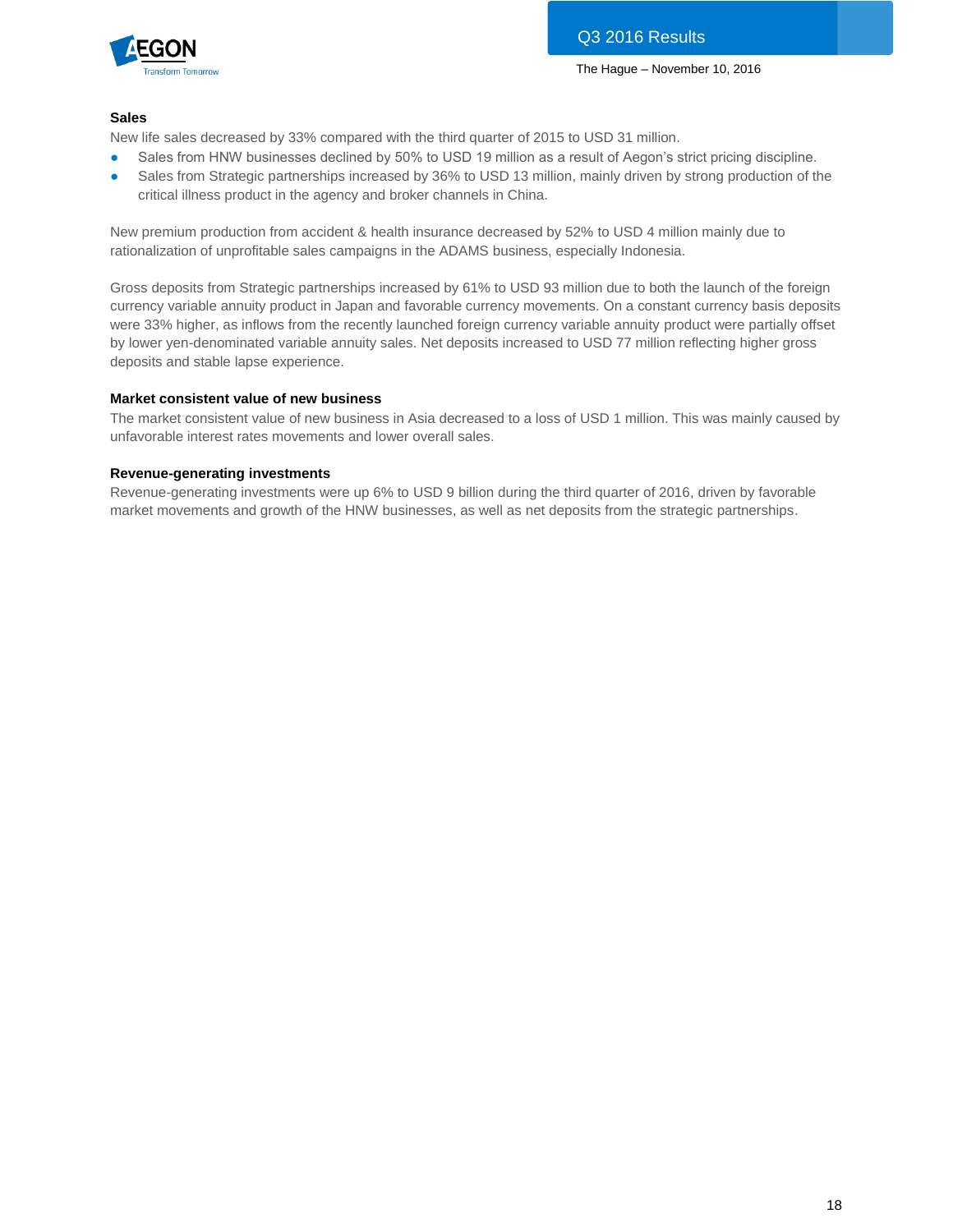

## Q3 2016 Results

The Hague – November 10, 2016

| Asia                                                                   |       |                                 |                        |                            |                          |                          |                      |                   |                          |
|------------------------------------------------------------------------|-------|---------------------------------|------------------------|----------------------------|--------------------------|--------------------------|----------------------|-------------------|--------------------------|
| <b>USD millions</b>                                                    | Notes | Q3 2016                         | Q2 2016                | $\frac{0}{0}$              | Q3 2015                  | $\frac{0}{0}$            |                      | YTD 2016 YTD 2015 | $\frac{0}{0}$            |
|                                                                        |       |                                 |                        |                            |                          |                          |                      |                   |                          |
| Underlying earnings before tax by line of business                     |       |                                 |                        |                            |                          |                          |                      |                   |                          |
| High net worth businesses                                              |       | 14                              | 10                     | 37                         | 24                       | (40)                     | 38<br>$\overline{a}$ | 38                | $\mathbf{1}$             |
| Aegon Direct & Affinity Marketing Services                             |       |                                 | $\overline{2}$<br>(11) | (80)                       | 3<br>(7)                 | (90)                     |                      | 4<br>(22)         | (90)                     |
| Stategic partnerships<br>Underlying earnings before tax                |       | (7)<br>$\overline{\phantom{a}}$ | $\mathbf{1}$           | 31<br>L.                   | 20                       | (8)                      | (30)<br>9            | 19                | (32)                     |
|                                                                        |       |                                 |                        |                            |                          | (65)                     |                      |                   | (55)                     |
| Fair value items                                                       |       | 7                               | (8)                    | ÷,                         | (3)                      | $\sim$                   | $\overline{2}$       | $\mathbf{1}$      | 45                       |
| Realized gains / (losses) on investments                               |       | $\overline{2}$                  | $\mathbf{1}$           | $\boldsymbol{p}$           | 1                        | 28                       | $\overline{7}$       | $\overline{7}$    | 11                       |
| Net impairments                                                        |       | $\overline{a}$                  | $\mathbf{r}$           | 39                         | $\blacksquare$           | ÷.                       | (1)                  | $\sim$            | $\sim$                   |
| Other income / (charges)                                               |       | (6)                             | ż.                     |                            | (48)                     | 88                       | (6)                  | (48)              | 88                       |
| Income before tax                                                      |       | 10                              | (6)                    | $\overline{\phantom{a}}$   | (29)                     | L.                       | 11                   | (21)              | $\overline{\phantom{a}}$ |
| Income tax                                                             |       | (4)                             | (6)                    | 29                         | 7                        |                          | (15)                 | (3)               |                          |
| Net income / (loss)                                                    |       | 6                               | (12)                   | ÷                          | (22)                     | $\overline{\phantom{a}}$ | (4)                  | (24)              | 84                       |
| Net underlying earnings                                                |       | $\overline{\phantom{a}}$        | (4)                    | $\overline{\phantom{a}}$   | 9                        | (99)                     | (8)                  | (1)               | $\overline{\phantom{a}}$ |
|                                                                        |       |                                 |                        |                            |                          |                          |                      |                   |                          |
| Commissions and expenses                                               |       | 64                              | 63                     | $\mathbf{1}$               | 74                       | (B)                      | 192                  | 213               | (10)                     |
| of which operating expenses                                            |       | 38                              | 40                     | (4)                        | 30                       | 26                       | 121                  | 107               | 13                       |
|                                                                        |       |                                 |                        |                            |                          |                          |                      |                   |                          |
| <b>New life sales</b>                                                  | 10    | 189                             | 233                    |                            |                          |                          | 675                  |                   |                          |
| Life single premiums                                                   |       | 13                              | 12                     | (19)                       | 386<br>8                 | (51)                     | 40                   | 1,328<br>31       | (49)                     |
| Life recurring premiums annualized<br>Total recurring plus 1/10 single |       | 31                              | 35                     | 6                          | 47                       | 57                       | 108                  | 164               | 31                       |
|                                                                        |       |                                 |                        | (10)                       |                          | (33)                     |                      |                   | (34)                     |
| High net worth businesses                                              |       | 19                              | 24                     | (22)                       | 37                       | (50)                     | 64                   | 132               | (52)                     |
| Aegon Direct & Affinity Marketing Services                             |       |                                 | $\overline{a}$         | 102                        | $\ddot{\phantom{1}}$     | (58)                     |                      | 1                 | (70)                     |
| Stategic partnerships                                                  |       | 13                              | 11                     | $\boldsymbol{\mathcal{A}}$ | 9                        | 36                       | 44                   | 31                | 40                       |
| Total recurring plus 1/10 single                                       |       | 31                              | 35                     | (10)                       | 47                       | (33)                     | 108                  | 164               | (34)                     |
| New premium production accident and health insurance                   |       | $\overline{4}$                  | 4                      | (2)                        | 9                        | (52)                     | 15                   | 25                | (40)                     |
|                                                                        |       |                                 |                        |                            |                          |                          |                      |                   |                          |
| Gross deposits (on and off balance) by region                          | 10    |                                 |                        |                            |                          |                          |                      |                   |                          |
| China                                                                  |       |                                 |                        |                            | $\overline{\phantom{a}}$ | (13)                     | 4                    | 5                 | (22)                     |
| Japan                                                                  |       | 92                              | 106                    | (B)                        | 57                       | 62                       | 275                  | 380               | (28)                     |
| <b>Total gross deposits</b>                                            |       | 93                              | 106                    | (13)                       | 58                       | 61                       | 279                  | 385               | (27)                     |
| Net deposits (on and off balance) by region                            | 10    |                                 |                        |                            |                          |                          |                      |                   |                          |
| China                                                                  |       |                                 | (1)                    | 45                         |                          | (148)                    | 2                    | 3                 | (49)                     |
| Japan                                                                  |       | 77                              | 91                     | (15)                       | 44                       | 74                       | 231                  | 334               | (31)                     |
| Total net deposits / (outflows)                                        |       | 77                              | 90                     | (15)                       | 44                       | 73                       | 232                  | 338               | (31)                     |
|                                                                        |       |                                 |                        |                            |                          |                          |                      |                   |                          |
| <b>Revenue-generating investments</b>                                  |       |                                 |                        |                            |                          |                          |                      |                   |                          |

| Revenue-generating investments              |          |          |      |          |                 |
|---------------------------------------------|----------|----------|------|----------|-----------------|
|                                             | Sep. 30, | Jun. 30, |      | Dec. 31, |                 |
|                                             | 2016     | 2016     | $\%$ | 2015     | $\frac{0}{0}$   |
| Revenue-generating investments (total)      | 8.854    | 8,366    | 6    | 7,307    | 21              |
| Investments general account                 | 5.732    | 5,440    | 5    | 4,790    | 20 <sub>1</sub> |
| Off balance sheet investments third parties | 3,122    | 2,926    |      | 2,517    | 24              |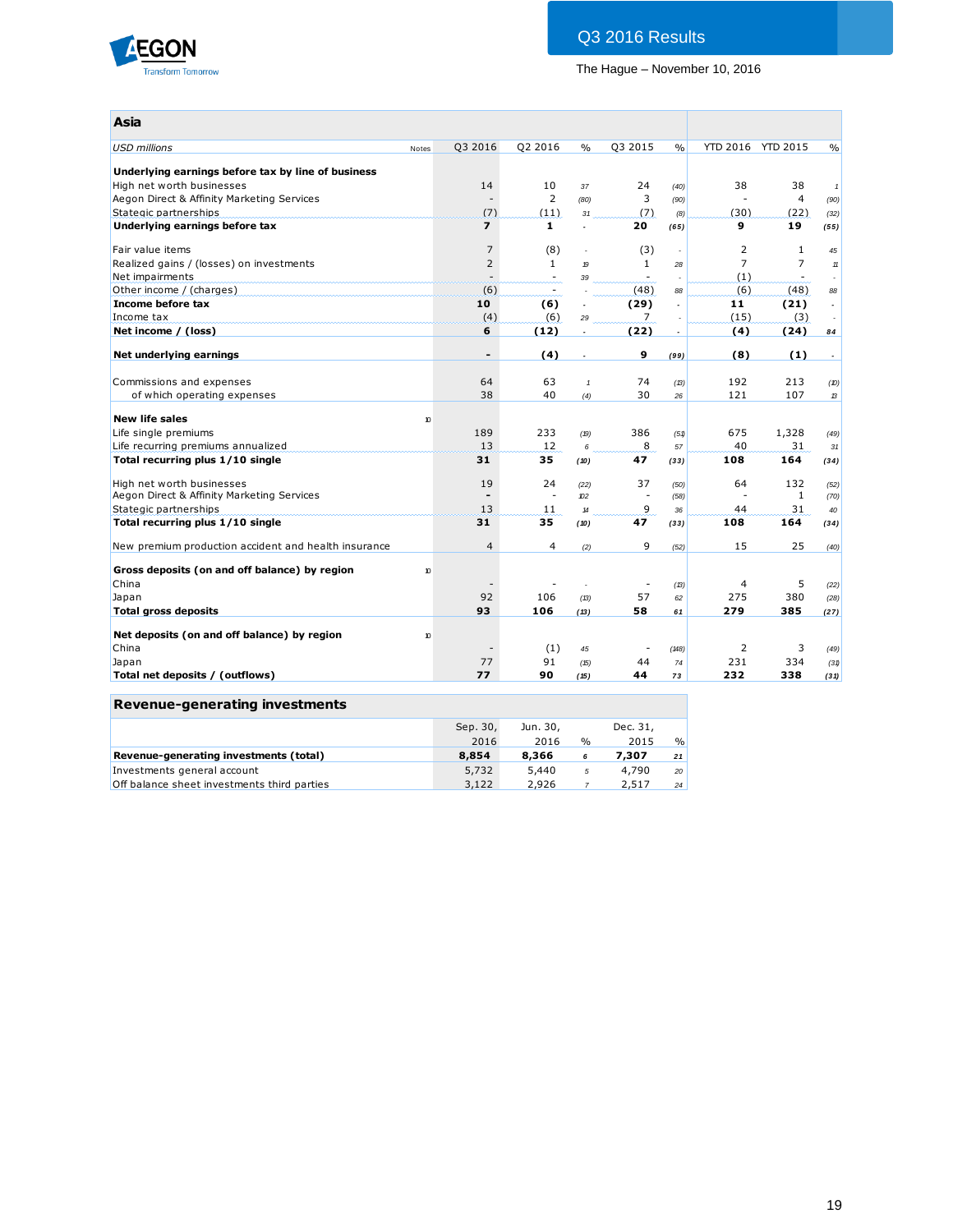

## Asset management

- Underlying earnings before tax decline to EUR 32 million due to continued investments in growth **strategy and adverse currency movements**
- **Net income amounts to EUR 23 million**
- Other third-party net inflows of EUR 1.4 billion driven by the Americas and the Netherlands
- **Assets under management decline to EUR 336 billion, mainly as a result of a contract loss in the US**

#### **Execution of strategy**

Aegon Asset Management has developed into a successful asset manager and an important part of the group. Aegon aims to continue the strong growth in asset management by leveraging its international capabilities across asset allocation, solutions, fixed income, equity and research, by developing and distributing strategies from across its locations, deepening its presence in existing markets, and furthering its geographical expansion.

As part of its strategy, Aegon Asset Management has successfully entered the German institutional market where it already has a strong wholesale presence, concluding its first sale in October. Aegon Asset Management has also signed a wholesale contract with a Japanese client as it continues to build its presence in Asia. Stap – the General Pension Fund in the Netherlands for which administration is carried out by its pension administrator TKP, and fiduciary investments by TKP Investments – has onboarded its first client in October. In France, La Banque Postale Asset Management's multi-asset retail proposition continued to attract strong gross inflows.

#### **Underlying earnings before tax**

Underlying earnings from Aegon Asset Management in the third quarter of 2016 were down to EUR 32 million, mainly as a result of lower earnings from the Americas, adverse currency movements and a lower contribution from Aegon's Chinese asset management joint venture Aegon Industrial Fund Management Company (AIFMC).

- Earnings in the Americas were down to EUR 10 million, as higher management and origination fee income were more than offset by higher employee and project-related expenses resulting from continued investments in the growth strategy.
- Earnings in the United Kingdom amounted to EUR 6 million, as higher project costs and adverse currency movements were only partially offset by higher revenues mainly driven by positive market developments.
- Earnings in the Netherlands increased to EUR 4 million, mainly as a result of lower expenses and higher management fee income driven by inflows in the Dutch Mortgage Fund.
- The loss in Rest of World amounted to EUR (2) million.
- Earnings from Strategic partnerships decreased to EUR 14 million, mainly due to lower management fees and adverse currency movements in AIFMC and increased expenses.

#### **Revenues**

Total revenues decreased by 4% to EUR 145 million. Management fees declined by 3% to EUR 123 million mostly due to adverse currency movements. On a constant currency basis, the impact of a contract loss in the Affiliate line in the Americas of USD 10 billion (EUR 9 billion) was mostly offset by positive market developments as well as other third-party inflows. Performance fees were down EUR 1 million from last year to EUR 8 million, mainly as a result of lower performance fees from the United Kingdom, which were only partially offset by higher performance fees from the Americas. Other income decreased by EUR 1 million to EUR 13 million due to lower income from the United States. Annualized management fees as a percentage of average assets under management in other third-party was 20 basis points.

#### **Operating expenses**

Operating expenses increased by 1% compared with the third quarter of 2015 to EUR 112 million mostly due to continued investment in Aegon Asset Management's growth strategy which was only partially offset by favorable currency movements. On a constant currency basis, operating expenses increased by 5%. The cost/income ratio increased to 77%, mainly as a result of to the aforementioned investments. Annualized operating expenses as a percentage of average assets under management remained stable at 13 basis points.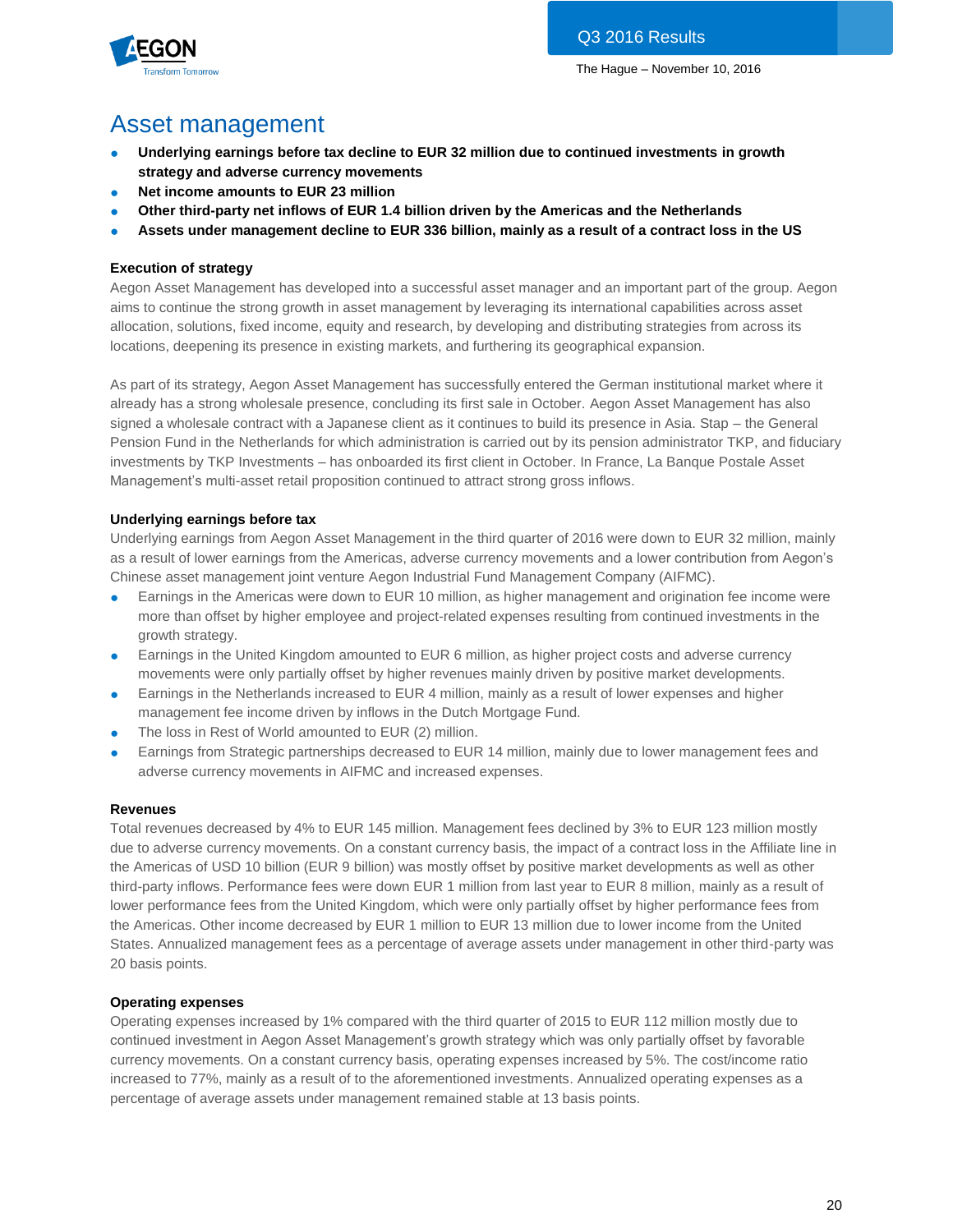

#### **Sales**

Gross inflows in other third-party increased by 22% to EUR 12.4 billion. This was the result of higher gross flows in AIFMC, which were driven by higher recognized gross inflow in its money market funds, and higher gross inflows in the Netherlands and in the Americas, partly offset by lower gross inflows in the United Kingdom.

Other third-party net flows in the Americas more than doubled to EUR 0.5 billion driven by higher sales. In the Netherlands, other third-party net flows increased significantly to EUR 1.4 billion, as a result of continuous strong inflows into the Dutch Mortgage Fund. Net inflows in Strategic partnerships were down to EUR 0.1 billion, driven by lower net inflows from AIFMC mainly in its money market fund. These inflows were partly offset by net outflows in the United Kingdom, due to market turmoil following the Brexit vote.

Total third-party net outflows amounted to EUR 9.3 billion. This included EUR 10.7 billion of outflows in affiliates mainly resulting from a contract loss in the United States, partly offset by EUR 1.4 billion of net inflows from other third-parties.

#### **Assets under management**

Assets under management decreased by EUR 7 billion to EUR 336 billion compared with last quarter. Favorable market movements and net inflows in other third-party were more than offset by outflows, as a result of the contract loss in the United States.

#### **Performance**

Rolling 3 months investment performance in the Netherlands, United Kingdom and the United States improved significantly compared to the last quarter. Rolling 3 and 5 years investment performance across the board continues to be largely above benchmarks while short term performance in the United Kingdom continues to be impacted by market volatility, which was mainly the result of the Brexit vote.

#### **Return on capital**

The return on average capital invested in Aegon Asset Management in the third quarter of 2016, excluding revaluation reserves and defined benefit plan remeasurements, remained solid at 21%. The return on capital of Aegon's businesses excludes the benefit of leverage at the holding.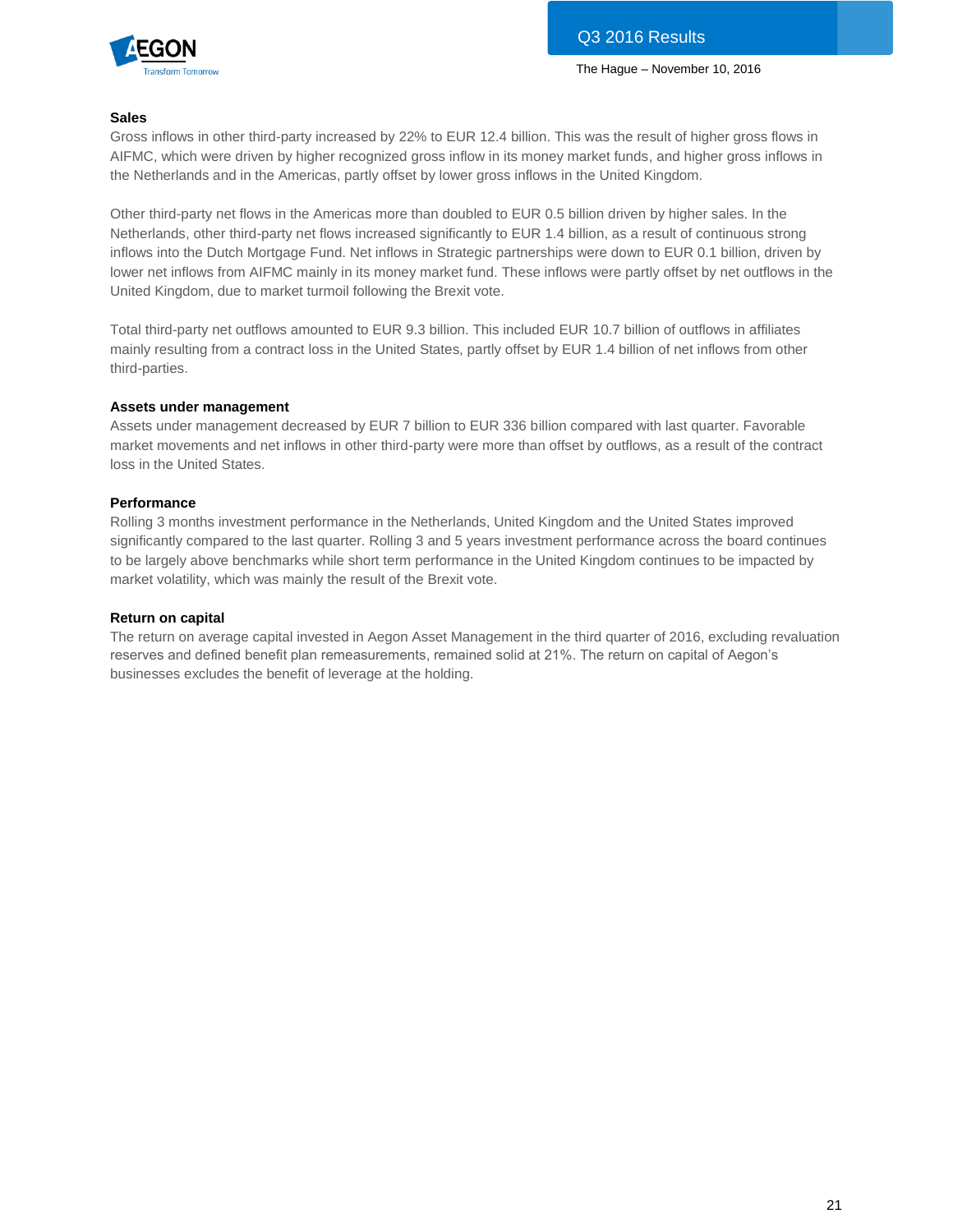

## Q3 2016 Results

The Hague – November 10, 2016

### **Asset Management**

| <b>Asset Management</b>                  |       |                |                |                         |         |                     |        |                   |                            |
|------------------------------------------|-------|----------------|----------------|-------------------------|---------|---------------------|--------|-------------------|----------------------------|
| <b>EUR</b> millions                      | Notes | Q3 2016        | Q2 2016        | $\frac{0}{0}$           | Q3 2015 | $\frac{0}{0}$       |        | YTD 2016 YTD 2015 | $\frac{0}{0}$              |
| Underlying earnings before tax by region |       |                |                |                         |         |                     |        |                   |                            |
| Americas                                 |       | 10             | 15             | (31)                    | 13      | (24)                | 42     | 45                | (8)                        |
| The Netherlands                          |       | $\overline{4}$ | $\overline{2}$ | 79                      | 3       | 25                  | 9      | 10                | (11)                       |
| United Kingdom                           |       | 6              | 8              | (26)                    | 8       | (25)                | 23     | 24                | (5)                        |
| Rest of World                            |       | (2)            | $\blacksquare$ | L                       | (3)     | 36                  | (4)    | (4)               | $\sqrt{7}$                 |
| Strategic partnerships                   |       | 14             | 12             | $\mathcal{D}$           | 18      | (23)                | 45     | 57                | (22)                       |
| Underlying earnings before tax           |       | 32             | 37             | (12)                    | 40      | (19)                | 114    | 132               | (14)                       |
| Realized gains / (losses) on investments |       | $\overline{2}$ | 1              | 143                     | $\sim$  |                     | 3      | 3                 | $\boldsymbol{\mathcal{A}}$ |
| Income before tax                        |       | 34             | 38             | (9)                     | 40      | (15)                | 117    | 135               | (13)                       |
| Income tax                               |       | (11)           | (14)           | $\boldsymbol{p}$        | (10)    | (2)                 | (37)   | (38)              | $\overline{c}$             |
| Net income / (loss)                      |       | 23             | 24             | (4)                     | 30      | (24)                | 79     | 97                | (18)                       |
| Net underlying earnings                  |       | 22             | 24             | (8)                     | 30      | (28)                | 77     | 95                | (19)                       |
| <b>Revenues</b>                          |       |                |                |                         |         |                     |        |                   |                            |
| Management fees                          |       | 123            | 126            | (2)                     | 127     | (3)                 | 376    | 368               | $\overline{c}$             |
| Performance fees                         |       | 8              | $\overline{4}$ | 106                     | 9       | (15)                | 28     | 36                | (23)                       |
| Other                                    |       | 13             | 19             | (28)                    | 14      | (7)                 | 48     | 48                |                            |
| Total income *                           |       | 145            | 148            | (2)                     | 151     | (4)                 | 452    | 452               | $\overline{\phantom{a}}$   |
| General account                          |       | 40             | 40             | $\mathbf{1}$            | 42      | (5)                 | 123    | 127               | (3)                        |
| Third-party                              |       | 104            | 108            | (4)                     | 108     | (4)                 | 328    | 325               | $\mathbf{1}$               |
| Of which affiliates                      |       | 26             | 29             | (11)                    | 30      | (15)                | 84     | 93                | (11)                       |
| Of which other third-party               |       | 79             | 80             | (1)                     | 78      | $\mathbf{1}$        | 245    | 232               | 6                          |
| Total income *                           |       | 145            | 148            | (2)                     | 151     | (4)                 | 452    | 452               | $\overline{\phantom{a}}$   |
| <b>Operating Expenses</b>                |       | 112            | 110            | $\overline{\mathbf{2}}$ | 110     | $\pmb{\mathcal{I}}$ | 336    | 319               | 6                          |
| Cost / income ratio                      |       | 77.4%          | 74.3%          | $\overline{\mathbf{4}}$ | 73.2%   | 6                   | 74.4%  | 70.5%             | 6                          |
| Gross flows other third-party            |       |                |                |                         |         |                     |        |                   |                            |
| Americas                                 |       | 1,321          | 1,093          | 21                      | 553     | 139                 | 3,217  | 1,620             | 99                         |
| The Netherlands                          |       | 1,405          | 682            | 106                     | 708     | 99                  | 3,844  | 2,033             | 89                         |
| United Kingdom                           |       | 1,087          | 1,341          | (19)                    | 1,639   | (34)                | 3,984  | 5,339             | (25)                       |
| Rest of World **                         |       | 65             | (289)          | $\Box$                  | (625)   | ÷,                  | (301)  | (571)             | 47                         |
| Strategic partnerships                   |       | 8,563          | 7,680          | $\mathbf{H}$            | 7,965   | 8                   | 25,296 | 13,222            | 91                         |
| Gross flows other third-party            |       | 12,442         | 10,506         | 18                      | 10,240  | 22                  | 36,040 | 21,643            | 67                         |
| Net flows other third-party              |       |                |                |                         |         |                     |        |                   |                            |
| Americas                                 |       | 477            | 681            | (30)                    | 160     | 198                 | 719    | 71                | $\overline{\phantom{a}}$   |
| The Netherlands                          |       | 1,206          | 481            | 151                     | 48      | ÷.                  | 3,317  | 976               | ÷                          |
| United Kingdom                           |       | (527)          | (373)          | (41)                    | 589     | $\Box$              | (542)  | 2,360             | $\sim$                     |
| Rest of World **                         |       | 82             | 44             | 84                      | (252)   | ÷                   | 19     | (236)             |                            |
| Strategic partnerships                   |       | 143            | 212            | (33)                    | 2,960   | (95)                | 1,152  | 3,402             | (66)                       |
| Net flows other third-party              |       | 1,380          | 1,046          | 32                      | 3,505   | (61)                | 4,666  | 6,574             | (29)                       |

\* Net fees and commissions

\*\* Rest of world include intragoup eliminations from internal sub-advised agreements.

#### **Assets under management**

|                               | Sep. 30, | Jun. 30, |                | Dec. 31, |                     |
|-------------------------------|----------|----------|----------------|----------|---------------------|
|                               | 2016     | 2016     | $\%$           | 2015     | $\%$                |
| Americas                      | 123,898  | 133,335  | (7)            | 126,330  | (2)                 |
| The Netherlands               | 92,369   | 90,066   | 3              | 82,241   | 2                   |
| United Kingdom                | 59,288   | 60,280   | (2)            | 76,982   | (23)                |
| Rest of World                 | 2,387    | 2,271    | 5              | 2,202    | 8                   |
| Strategic partnerships        | 58,445   | 57,512   | $\overline{c}$ | 57,782   | $\pmb{\mathcal{I}}$ |
| Total assets under management | 336,386  | 343,464  | (2)            | 345,537  | (3)                 |
| General Account *             | 131,559  | 131,668  |                | 132,218  |                     |
| Third-party                   | 204,827  | 211,797  | (3)            | 213,320  | (4)                 |
| Of which affiliates           | 72,771   | 82,188   | (11)           | 85,990   | (15)                |
| Of which other third-party ** | 132,056  | 129,609  | $\overline{c}$ | 127,329  | $\overline{4}$      |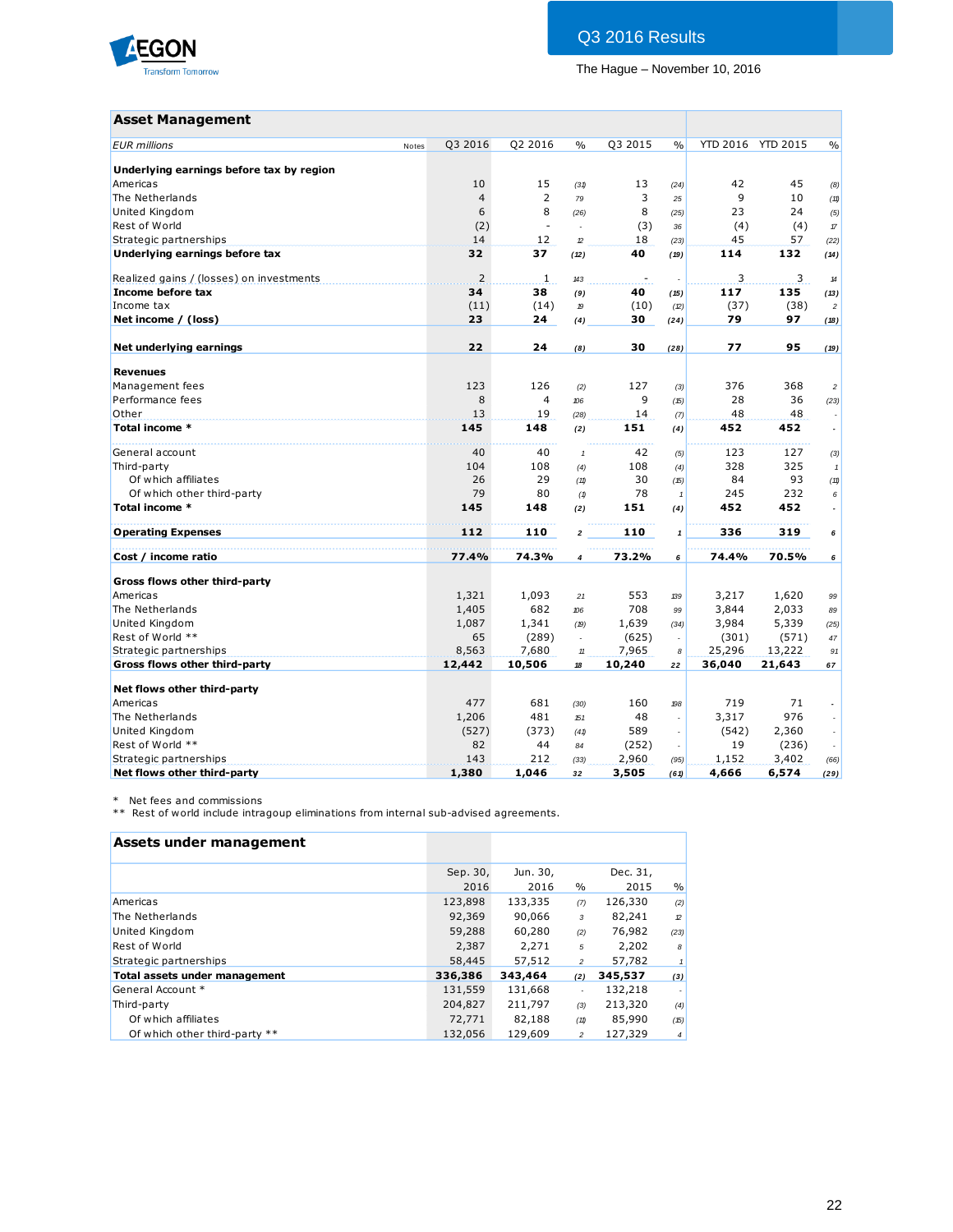

|         |                                         |      |              |      |                 | <b>MCVNB</b>    |               |
|---------|-----------------------------------------|------|--------------|------|-----------------|-----------------|---------------|
| Q3 2016 | Q2 2016                                 | $\%$ | Q3 2015      | $\%$ | <b>YTD 2016</b> | <b>YTD 2015</b> | $\frac{9}{6}$ |
|         |                                         |      |              |      |                 |                 |               |
| 56      | 62                                      | (9)  | 99           | (43) | 199             | 253             | (21)          |
| 14      | 39                                      | (63) | 19           | (26) | 109             | 167             | (35)          |
| (1)     | (1)                                     | (45) |              |      | (6)             | 27              |               |
| 70      | 100                                     | (30) | 125          | (44) | 302             | 448             | (33)          |
|         | Market consistent value of new business |      | <b>MCVNB</b> |      |                 |                 |               |

| Modeled new business: APE |       |         |         |                         |         |      |                 |                         |      |
|---------------------------|-------|---------|---------|-------------------------|---------|------|-----------------|-------------------------|------|
|                           |       |         |         | <b>Premium business</b> |         |      |                 | <b>Premium business</b> |      |
|                           |       |         |         | <b>APE</b>              |         |      |                 | <b>APE</b>              |      |
| <b>EUR</b> millions       | Notes | Q3 2016 | Q2 2016 | $\frac{0}{0}$           | Q3 2015 | $\%$ | <b>YTD 2016</b> | <b>YTD 2015</b>         | $\%$ |
|                           |       |         |         |                         |         |      |                 |                         |      |
| Americas                  |       | 311     | 320     | (3)                     | 343     | (9)  | 1,017           | 1,136                   | (10) |
| Europe                    |       | 219     | 287     | (24)                    | 274     | (20) | 891             | 1,059                   | (16) |
| Asia                      |       | 33      | 35      | (7)                     | 49      | (34) | 110             | 169                     | (35) |
| <b>Total</b>              |       | 562     | 642     | (12)                    | 666     | (16) | 2,018           | 2,364                   | (15) |

| Modeled new business: Deposits |         |         |                         |         |      |                 |                         |               |
|--------------------------------|---------|---------|-------------------------|---------|------|-----------------|-------------------------|---------------|
|                                |         |         | <b>Deposit business</b> |         |      |                 | <b>Deposit business</b> |               |
|                                |         |         | <b>Deposits</b>         |         |      |                 | <b>Deposits</b>         |               |
| Notes<br><b>EUR</b> millions   | Q3 2016 | 02 2016 | $\frac{0}{0}$           | Q3 2015 | $\%$ | <b>YTD 2016</b> | <b>YTD 2015</b>         | $\frac{0}{0}$ |
|                                |         |         |                         |         |      |                 |                         |               |
| Americas                       | 3,948   | 4,462   | (2)                     | 6,263   | (37) | 14,459          | 20,655                  | (30)          |
| Europe                         | 64      | 69      | (8)                     | 114     | (44) | 202             | 307                     | (34)          |
| Asia                           | 83      | 94      | (2)                     | 52      | 60   | 250             | 345                     | (28)          |
| <b>Total</b>                   | 4,094   | 4,625   | (11)                    | 6,429   | (36) | 14,911          | 21,306                  | (30)          |

| <b>MCVNB/PVNBP summary</b> |       |              |              | <b>Premium business</b> |                      |              | <b>Premium business</b> |                        |                       |
|----------------------------|-------|--------------|--------------|-------------------------|----------------------|--------------|-------------------------|------------------------|-----------------------|
|                            |       | <b>MCVNB</b> | <b>PVNBP</b> | MCVNB/<br><b>PVNBP</b>  | MCVNB/<br><b>APE</b> | <b>MCVNB</b> | <b>PVNBP</b>            | MCVNB/<br><b>PVNBP</b> | <b>MCVNB</b><br>/ APE |
| <b>EUR</b> millions        | Notes | Q3 2016      |              | $\frac{0}{0}$           | $\frac{0}{0}$        |              | <b>YTD 2016</b>         | $\%$                   | $\%$                  |
|                            | 8     |              |              |                         |                      |              |                         |                        |                       |
| Americas                   |       | 60           | 1,500        | 4.0                     | 19.3                 | 195          | 4,590                   | 4.2                    | 19.1                  |
| Europe                     |       | 17           | 2,955        | 0.6                     | 7.8                  | 106          | 10,173                  | 1.0                    | 12.0                  |
| Asia                       |       | (2)          | 260          | (0.7)                   | (5.7)                | (9)          | 880                     | (1.0)                  | (7.8)                 |
| <b>Total</b>               |       | 75           | 4,715        | 1.6                     | 13.4                 | 293          | 15,644                  | 1.9                    | 14.5                  |
|                            |       |              |              |                         |                      |              |                         |                        |                       |

|                     |       |              | <b>Deposit business</b> |                        |                          |              | <b>Deposit business</b> |                        |                    |
|---------------------|-------|--------------|-------------------------|------------------------|--------------------------|--------------|-------------------------|------------------------|--------------------|
|                     |       | <b>MCVNB</b> | <b>PVNBP</b>            | MCVNB/<br><b>PVNBP</b> | MCVNB/<br>Deposits       | <b>MCVNB</b> | <b>PVNBP</b>            | MCVNB/<br><b>PVNBP</b> | MCVNB/<br>Deposits |
| <b>EUR</b> millions | Notes | Q3 2016      |                         | $\frac{0}{0}$          | $\frac{0}{0}$            |              | <b>YTD 2016</b>         | $\%$                   | $\frac{0}{0}$      |
|                     | 8     |              |                         |                        |                          |              |                         |                        |                    |
| Americas            |       | (4)          | 7,082                   |                        | $\overline{\phantom{0}}$ | 4            | 22,562                  | 0.0                    | 0.0                |
| Europe              |       | (3)          | 289                     | (0.9)                  | (4.2)                    |              | 709                     | 0.4                    | 1.3                |
| Asia                |       | щ            | 83                      | 0.9                    | 0.9                      |              | 250                     | 1.0                    | 1.0                |
| <b>Total</b>        |       | (6)          | 7,454                   | (0.1)                  | $\overline{\phantom{0}}$ | 9            | 23,521                  | 0.0                    | 0.1                |

#### **Currencies**

Income statement items: average rate 1 EUR = USD 1.1161 (2015: USD 1.1150).

Income statement items: average rate 1 EUR = GBP 0.8019 (2015: GBP 0.7272).

Balance sheet items: closing rate 1 EUR = USD 1.1238 (2015: USD 1.1163; year-end 2015: USD 1.0863). Balance sheet items: closing rate 1 EUR = GBP 0.8651 (2015: GBP 0.7369; year-end 2015: GBP 0.7370).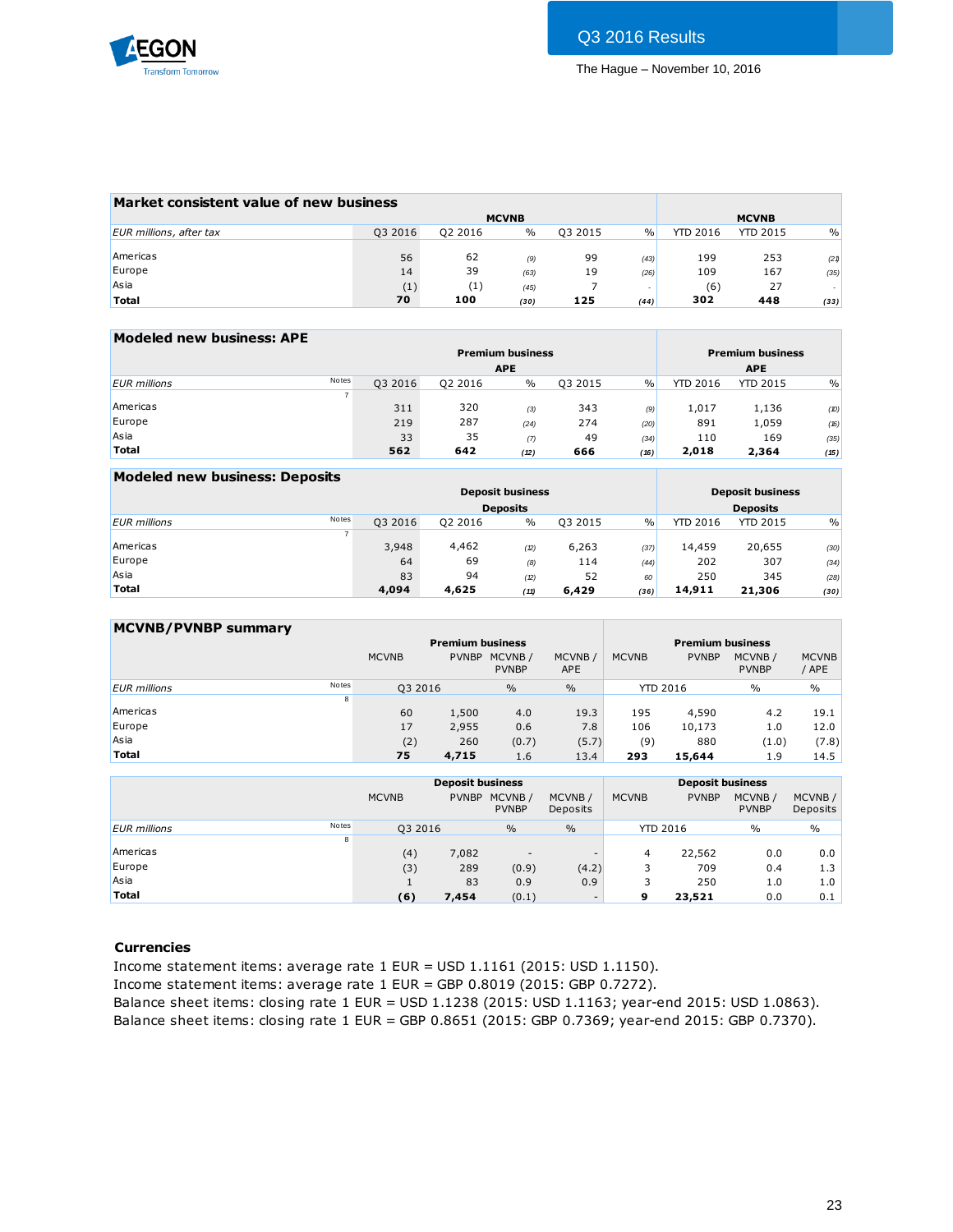

# Additional information

### **The Hague – November 10, 2016**

## **Presentation**

The conference call presentation is available on [aegon.com](http://www.aegon.com/results) as of 7.30 a.m. CET.

## **Supplements**

Aegon's Q3 2016 Financial Supplement and Condensed Consolidated Interim Financial Statements are available on [aegon.com.](http://www.aegon.com/results)

## **Conference call including Q&A**

9:00 a.m. CET

Audio webcast on [aegon.com](http://www.aegon.com/results)

## **Dial-in numbers**

United States: +1 719 457 1036 United Kingdom: +44 203 043 2002 The Netherlands: +31 20 721 9251

Passcode: 2727072

Two hours after the conference call, a replay will be available on [aegon.com.](http://www.aegon.com/results)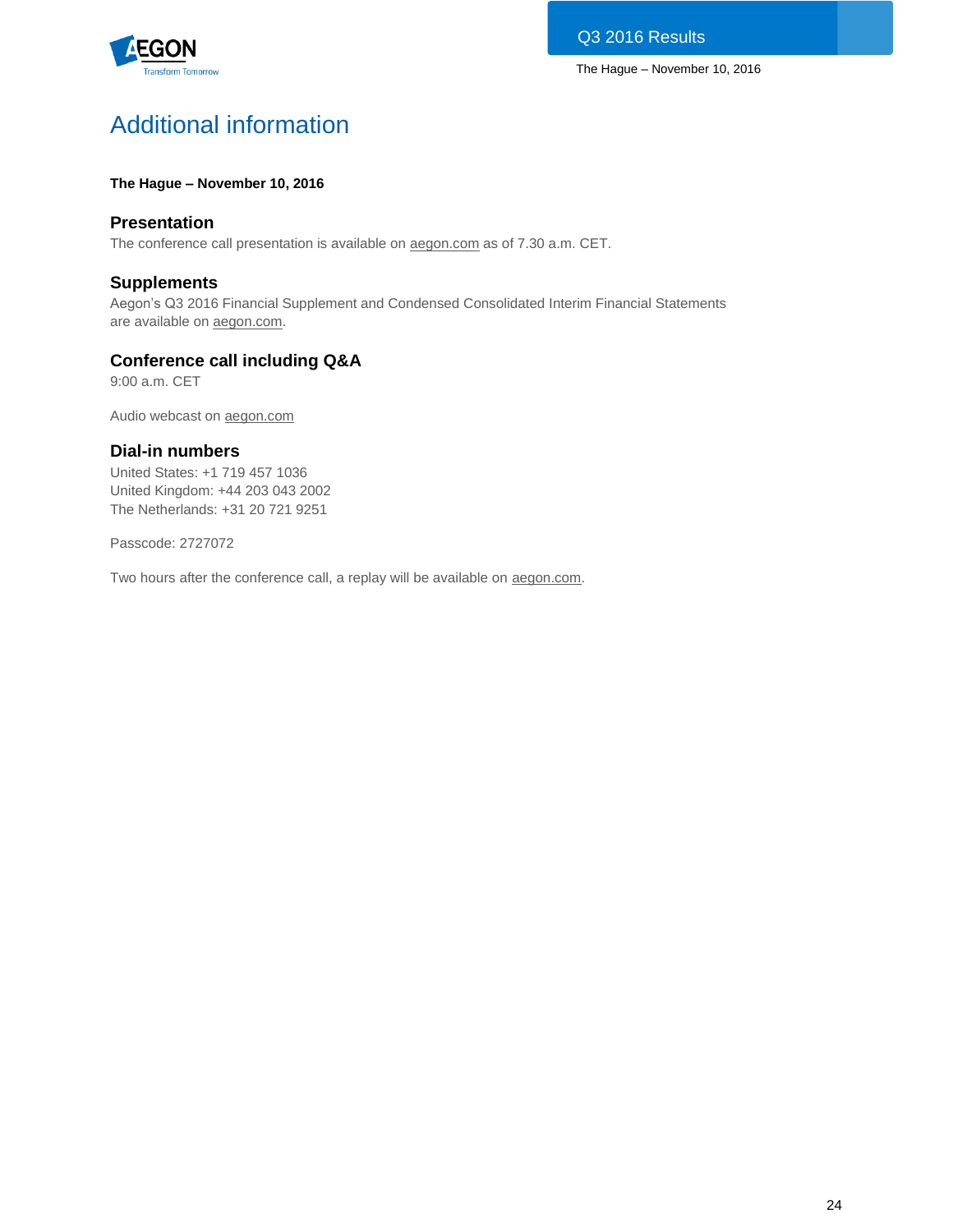

#### **Notes:**

1) For segment reporting purposes underlying earnings before tax, net underlying earnings, commissions and expenses, operating expenses, income tax (including joint ventures (jv's) and associated companies), income before tax (including jv's and associated **tes:**<br>For segment reporting purposes underlying earnings before tax, net underlying earnings, commissions and expenses, operating<br>expenses, income tax (including joint ventures (jv's) and associated companies), income bef and expenses of Aegon's joint ventures and Aegon's associates. Aegon believes that these non-IFRS measures provide meaningful information about the underlying results of Aegon's business, including insight into the financial measures that Aegon's senior management uses in managing the business. Among other things, Aegon's senior management is compensated based in part on Aegon's results against targets using the non-IFRS measures presented here. While other insurers in Aegon's peer group present substantially similar non-IFRS measures, the non-IFRS measures presented in this document may nevertheless differ from the non-IFRS measures presented by other insurers. There is no standardized meaning to these measures under IFRS or any other recognized set of accounting standards. Readers are cautioned to consider carefully the different ways in which Aegon and its peers present similar information before comparing them.

Aegon believes the non-IFRS measures shown herein, when read together with Aegon's reported IFRS financial statements, provide meaningful supplemental information for the investing public to evaluate Aegon's business after eliminating the impact of current IFRS accounting policies for financial instruments and insurance contracts, which embed a number of accounting policy alternatives that companies may select in presenting their results (i.e. companies can use different local GAAPs to measure the insurance contract liability) and that can make the comparability from period to period difficult.

For a definition of underlying earnings and the reconciliation from underlying earnings before tax to income before tax, being the most comparable IFRS measure, reference is made to Note 3 "Segment information" of Aegon's condensed consolidated interim financial statements.

Aegon segment reporting is based on the businesses as presented in internal reports that are regularly reviewed by the Executive Board which is regarded as the chief operating decision maker. For Europe, the underlying businesses (the Netherlands, United Kingdom including VA Europe, Central & Eastern Europe and Spain & Portugal) are separate operating segments which under IFRS 8 cannot be aggregated, therefore further details will be provided for these operating segments in the Europe section. Aegon segment reporting is based on the businesses as presented in internal reports that are regularly reviewed by the Executive<br>Board which is regarded as the chief operating decision maker. For Europe, the underlying bus Aegon segment reporting is based on the businesses as presented in<br>Board which is regarded as the chief operating decision maker. For Eu<br>Kingdom including VA Europe, Central & Eastern Europe and Spain & l<br>8 cannot be aggre Kingdom including VA Europe, Central & Eastern Europe and Spain & Portugal) are separate operating segments which uno<br>8 cannot be aggregated, therefore further details will be provided for these operating segments in the E

- <sup>2)</sup> Sales is defined as new recurring premiums plus  $1/10$  of single premiums plus  $1/10$  of gross deposits plus new premium production
- 3) The present value, at point of sale, of all cashflows for new business written during the reporting period, calculated using 8 cannot be aggregated, therefore further details will be provided for these operating segments in the Europe section.<br>Sales is defined as new recurring premiums plus 1/10 of single premiums plus 1/10 of gross deposits plu exception of an allowance for liquidity premium. The Swap curve is extrapolated beyond the last liquid point to an ultimate forward<br>rate. The market consistent value of new business is calculated on a post tax basis, after accident and health plus new premium production general insurance.<br>The present value, at point of sale, of all cashflows for new business written during the reporting period, calculated using<br>approximate point of sale econ options and guarentees, a market value margin for non-hedgeable non-financial risks and the costs of non-hedgeable stranded capital.
- $^{4)}$  Return on equity is a ratio calculated by dividing the net underlying earnings after cost of leverage, by the average shareholders' equity excluding the revaluation reserve, cash flow hedge reserve and the net deficit or surplus related to defined benefit plans.
- 5) Included in other income/(charges) are income/charges made to policyholders with respect to income tax in the United Kingdom.
- <sup>6)</sup> Includes production on investment contracts without a discretionary participation feature of which the proceeds are not recognized
- as revenues but are directly added to Aegon's investment contract liabilities for UK.
- <sup>7)</sup> APE = recurring premium +  $1/10$  single premium.
- <sup>8)</sup> PVNBP: Present value of new business premiums (PVNBP) is the premiums for the new business sold during the reporting period, Included in other income/(charges) are income/charges made to policyholders with respect to income tax in the United Kingdom.<br>Includes production on investment contracts without a discretionary participation feature of whi projected using assumptions and projection periods that are consistent with those used to calculate the market consistent value Includes production on investment contracts without a discretionary participation feature of which the proceeds are not recognized<br>as revenues but are directly added to Aegon's investment contract liabilities for UK.<br>APE = is extrapolated beyond the last liquid point to an ultimate forward rate.
- 9) Reconciliation of operating expenses, used for segment reporting, to Aegon's IFRS based operating expenses.

|                                                   |      | 03 2016 YTD 2016 |
|---------------------------------------------------|------|------------------|
| Employee expenses                                 | 549  | 1.704            |
| Administrative expenses                           | 300  | 931              |
| Operating expenses for IFRS reporting             | 850  | 2,636            |
| Operating expenses related to iv's and associates | (50) | (150)            |
| Operating expenses in earnings release            | 900  | 2,786            |

- <sup>11)</sup> Capital Generation reflects the sum of the return on free surplus, earnings on in-force business, release of required surplus on in-.<br>a ) **Subsequenting expenses in earnings release**<br> **Subsequentity** on a proportionate basis.<br>
Capital Generation reflects the sum of the return on free surplus, earnings on in-force business, release of required surplus on in-<br> the capital generated in a local operating unit measured as the change in the local binding capital metric (according to Aegon's New life sales, gross deposits and net deposits data include results from Aegon's joint ventures and Aegon's associates<br>consolidated on a proportionate basis.<br>Capital Generation reflects the sum of the return on free surpl consolidated on a proportionate basis.<br>Capital Generation reflects the sum of the return on free surplus, earnings on in-force business, release of required surplus<br>force business reduced by new business first year strain Management believes that Capital Generation provides meaningful information to investors regarding capital generated on a net basis by Aegon's operating subsidiaries that may be available at the holding company. Because elements of Capital Generation are calculated in accordance with local solvency requirements rather than in accordance with any recognized body of accounting principles, there is no IFRS financial measure that is directly comparable to Capital Generation.
- a) The calculation of the Solvency II capital surplus and ratio are based on Solvency II requirements. For insurance entities in Solvency II equivalent regimes (United States, Bermuda and Brazil) local regulatory solvency measurements are used. Specifically, required capital for the life insurance companies in the US is calculated as two and a half times (250%) the upper end of the Company Action Level range (200% of Authorized Control Level) as applied by the National Association of Insurance Commissioners in the US. For entities in financial sectors other than the insurance sector, the solvency requirements of the appropriate regulatory framework are taken into account in the group ratio. The group ratio does not include Aegon Bank N.V. As the UK With-Profit funds is ring fenced, no surplus is taken into account regarding the UK With-Profit funds for Aegon UK and Group numbers.
- b) The results in this release are unaudited.
- c) The numbers in this press release to all periods reported, where applicable, have been adjusted for the impacts of Aegon's voluntary changes in accounting policies implemented effective January 1, 2016. Please refer to note 2.1 to the Q2 2016 Condensed Consolidated Interim Financial Statements for more details about Aegon's voluntary changes in accounting policies.